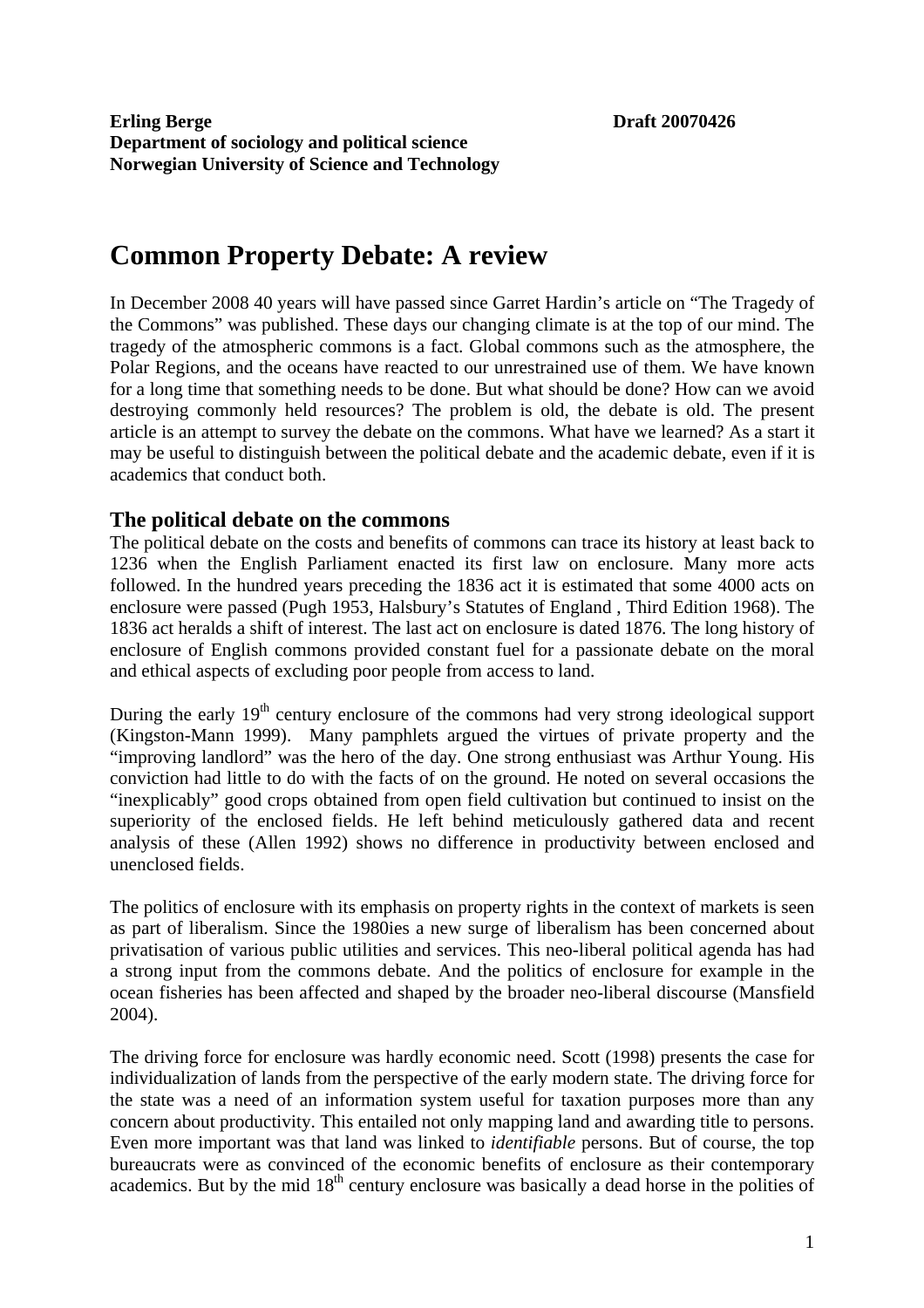Western Europe. Protecting old commons and creating new ones was the new agenda (Berge and Carlsson eds. 2003). But the belief in enclosure remained in thought styles and attitudes. A majority of academics seemed to hold a general and deep-seated mistrust of the commons.

In the last century the commons enclosed were the customary lands of developing countries. And the debate continued. In conjunction with the report of World Commission on Environment and Development (WCED 1987) and the Earth Summit in Rio in 1992 The Ecologist (1992) published a passionate indictment of the long history of enclosure. However, the World Bank's faith in individual titling schemes seemed unshaken.

The current ongoing episode in this debate was triggered by Henrando de Soto's (2000) book on "The Mystery of Capital. Why Capitalism Triumphs in the West and Fails Everywhere Else". De Soto does not write about the commons. He writes about property rights for poor people in urban areas in developing countries. He writes about the extra-legal sector, in matters of land tenure usually seen as a core sector of customary law.

De Soto's book is a popularisation of what many scholars of land tenure and property rights think they know about the role of property rights in economic development. It says some important things, and at difficult points in the argument it is appropriately vague. The book is very readable and, apparently, many read it. In 2005 it inspired some influential persons to start the High Level Commission on Legal Empowerment of the Poor. The creation of this commission and the appointment of de Soto as co-chair with Madeleine K Albright sparked a loud reaction. There are now several web sites devoted to critiquing the commission. The foremost critique is that enclosure of agricultural land can only lead to increased poverty. The poor will not benefit from yet another land titling exercise. Other critical points concern the missing participation in the commission by poor people, indigenous people and women.

If de Soto's book is read by those who believe that introduction of land titles will be a starting point for a positive economic development process it probably is sufficiently unclear that a superficial reading of it may confirm their belief. The book does not actually advocate land titling, at lest not in the way it usually has been done. But it does advocate formalisation of property rights. De Soto's advice is to formalise the customary law. He writes:

"Where have all the lawyers been? Why haven't they taken a hard look at the law and order that their own people produce? The truth is that lawyers in these countries are generally too busy studying Western law and adapting. They have been taught that local practices are not genuine law but a romantic area of study best left to folklorists. But if lawyers want to play a role in creating good laws, they must step out of their law libraries into the extralegal sector, which is the only source of the information they need to build a truly legitimate formal legal system" de Soto (2000:187).

I have no problems agreeing to this. This is how it should be done. But I know of no titling program in developing countries having tried this approach. So, why not try to follow de Soto's advice? Why do we get an automatic indictment of any formalisation scheme? The question will not be resolved here. But as the debate stands it brings to mind earlier debates on the commons.

I have two kinds of problems with the political indictment of formalisation. My first problem is the emotional way of arguing. I do accept that injustice was done and needless suffering resulted. I do see that powerful factions use all kinds of means including enclosure to bolster their power and increase their wealth. My sympathy lies with the poor and oppressed. But still there is more than a little doubt about the aggregate result of what actually happened on the ground, particularly in European history. In European history the counterfactual argument that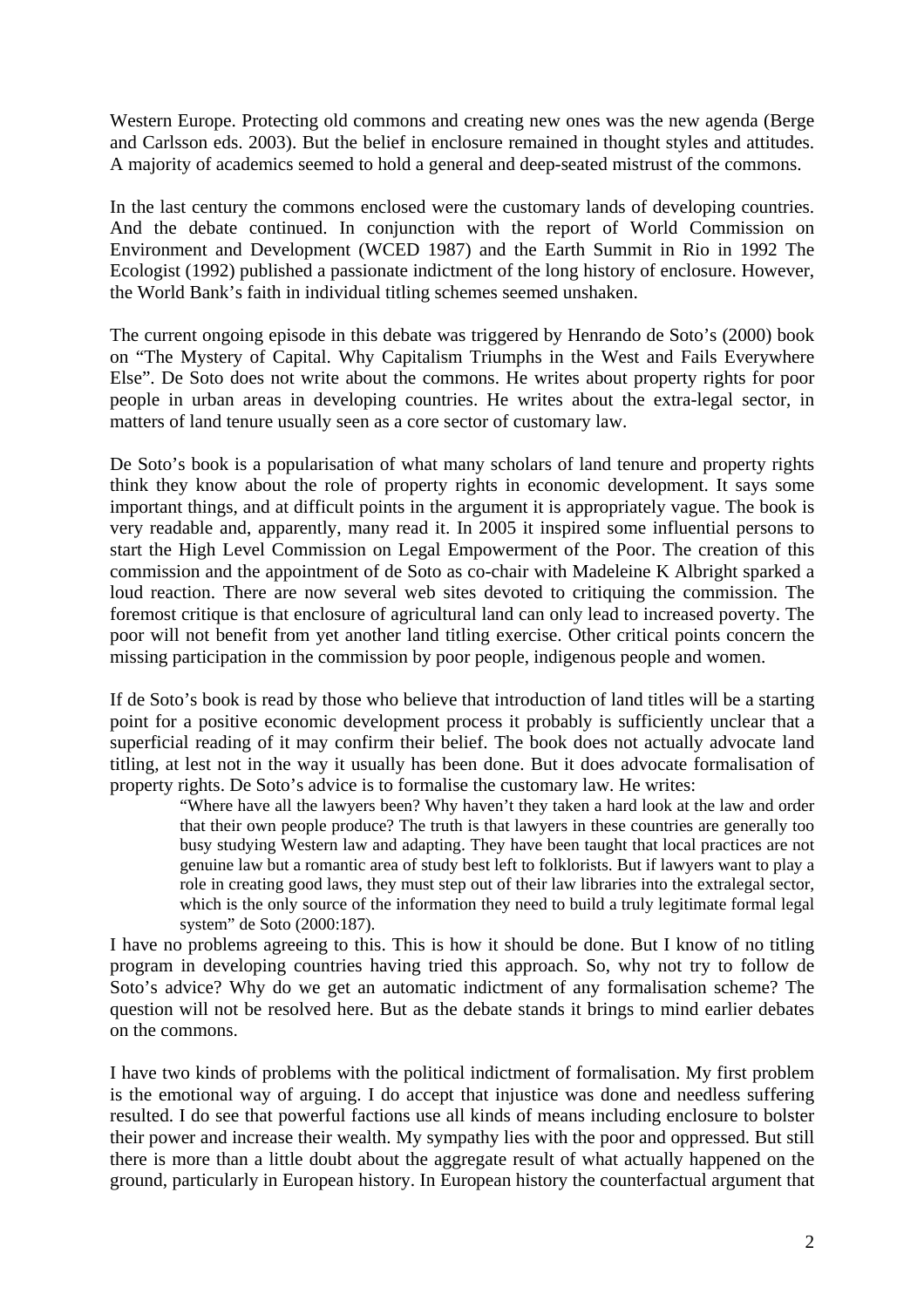it would have been better if nothing had been done is not in general very persuasive. Neither is it convincing to argue that it should have been done differently. Intellectual models for improving the world have a record of backfiring. It is conceivable that doing it differently might have produced considerably worse results. There is one unexplored difference in the enclosures in European history: that between enclosures allowed to develop within a customary law context and enclosures that were engineered by the state. I have a hunch the latter were considerably worse than the former. In developing countries it is even more difficult. We know the failures of centrally designed titling schemes. But the locally developed enclosure processes are almost invisible (Benjaminsen and Lund 2003). So there is doubt about what really happened and what still is happening on the ground. What was, and what is the alternative to enclosure?

My second problem is intellectual. How is it possible to read de Soto and find confirmation for the idea that a standard titling exercise will be the solution to poverty? Why is there no development in political beliefs about property rights and resources? Why is the reaction to de Soto basically the same as the reaction almost 40 years ago to Garrett Hardin's essay on "The tragedy of the commons"? Is there nothing to be learned from the empirical investigations and theoretical development in between?

Hardin's metaphor of the tragedy of the commons was taken to provide solutions to all kinds of problems ranging from forest destruction to chronic under-funding of public health. For some people the obvious solution was enclosure or privatisation, for other people it was equally obvious that state ownership and control was the solution. Well, de Soto's book probably does nothing much for those who believe in state property. But I am left with a strong impression that eloquent and imprecise prose makes it possible to read into texts just the kind of conclusions that suits a person's already established world view. This implies that the Thomas theorem applies: if people believe something to be real, it will have real consequences. If people believe the tragedy of the commons is happening, efforts to avert the tragedy may easily create or compound the tragedy. To understand and improve on the political debate politicians need better concepts of what links there are between land tenure and poverty. Politicians need to learn from the academic debate on the commons.

## **The academic debate on the commons**

The modern academic debate about the commons started with Garret Hardin's 1968 article "The Tragedy of the Commons". After this article the problems of resource destruction such as over-fishing, land-erosion, forest- and pasture-destruction, and environmental pollution of all kinds were associated with the commons through the metaphor of "Tragedy" that he introduced. For a time it seemed that most unwanted outcomes of human activities could be used as examples of the tragedy of the commons. And no matter what the problem was, the solution proposed was either privatisation or state property and control. The commons was "a priori" seen as the problem. The impact of this article on science and policy debates in the ensuing decades can rival that of Rachel Carson's (1962) book "The Silent Spring".

Hardin was arguing about unsustainable population growth. In 2003 the editor of Science observed:

The population/resource collision has only grown more important since Hardin's *Science*  essay. Earth's population then was about 3.5 billion; it has since grown by a factor of nearly 2, to 6.3 billion. That growth, amplified by global increases in affluence and the power of technology, has brought escalating pressures on "common-pool" resources such as air, fresh water, and ocean fisheries that are accessible to many potential harvesters who can extract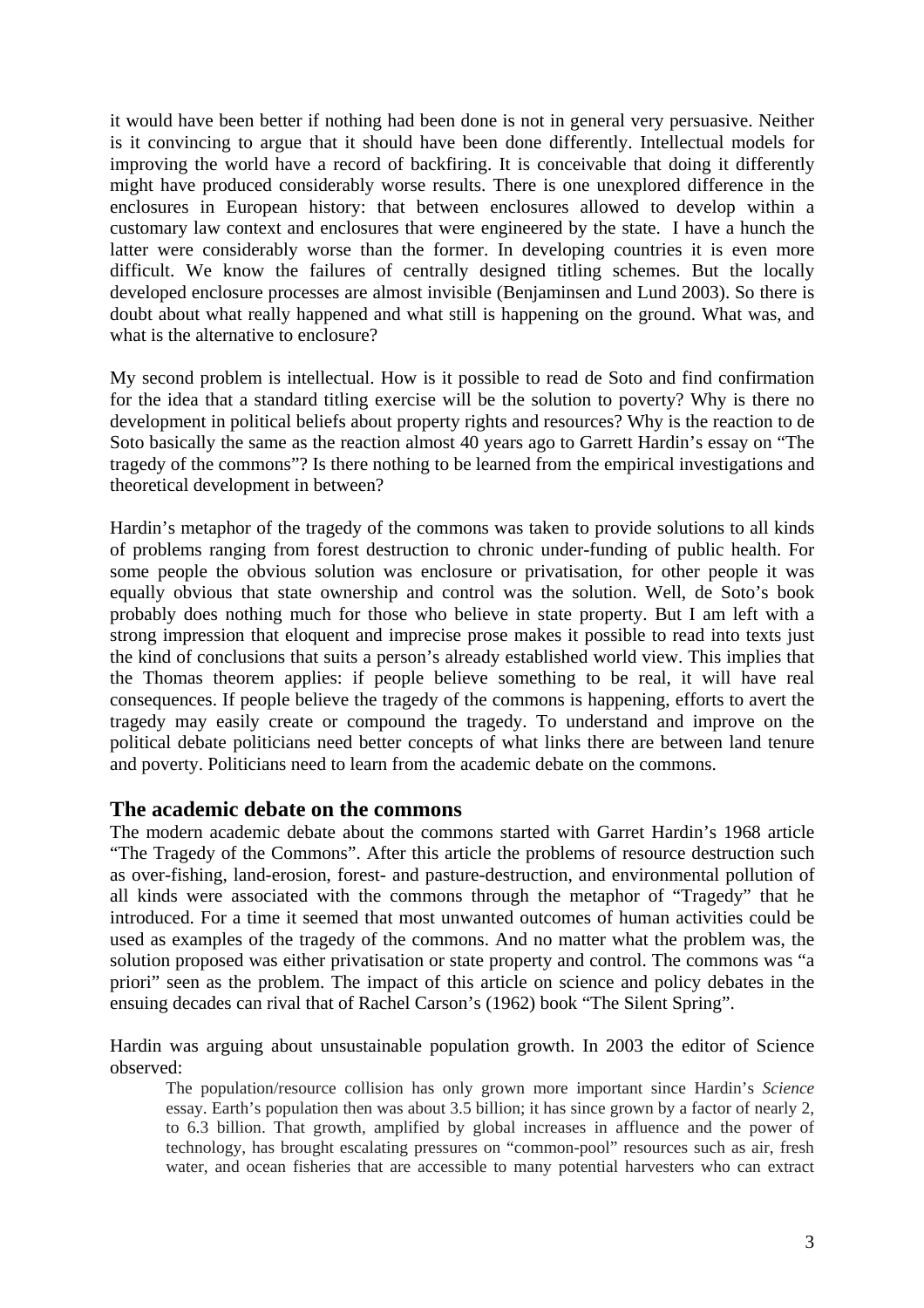marginal personal benefits at a cost that is low because all other harvesters share it. (Kennedy 2003)

The ultimate cause of our problems is population growth, but the proximate cause is the faulty management of common pool resources: harvesters are able to extract marginal personal benefit at low cost since costs are shared by all harvesters. There is a discrepancy between the individual incentives and the outcome for the group of harvesters. It is today taken for granted that the tragedy applies to open access resources.

But this topic, the sustainability of open access resources is, as usual for important problems, older. The basic problem was described by Hobbes in his 1651 study "Leviathan". In 1819 Jane Marcet, an early populariser of science, shows in her publication "Conversation on Natural Philosophy" that she is conversant with the idea of the incentive problems of the open access resource (see quote in Baumol and Oates 1988:28 n23). In 1911 Jens Warming noted that the problem of resource depletion occurred in fisheries. More formalised models for resource depletion in fisheries were presented by Gordon in 1954. The problem was repeatedly discovered and described, but it was Garrett Hardin that got the attention of the scholarly community. In 1968 it was an idea whose time had arrived and it kicked off not only policy debates but also a new research agenda.

The debate was from the start marred by conceptual problems, some semantic and some theoretic. In 1992 Daniel Bromley concluded that "it would be difficult to find an idea (that is, a concept) as misunderstood as 'commons' or 'common property' "(1992:3). The word commons was used to denote those parts of the physical environment that were not owned privately or by the state or closely regulated by the state. But the word commons had from old on also been used about an area where a group of people were using the resources jointly or in common. Some places the documented history of these commons could be counted in hundreds of years without causing resource or environmental destruction (Ciriacy-Wantrup and Bishop 1975, Netting 1981, Ostrom 1990). It became necessary to be more specific about what kind of commons one wanted to discuss.

The semantic confusion was compounded by hidden assumptions built into the concept of the tragedy metaphor. The discussion of the tragedy was based on some taken for granted assumptions about how actors think and the conditions for cooperation - or the lack of it - in resource management. Hardin's outline of the metaphor was at least based on single-minded profit maximisation, inability to communicate, and no common history for the appropriators. But neither the conditions for cooperation nor the various resources seen to be in danger were as simple as the metaphor of the tragedy assumed.

The catching metaphor of "Tragedy" became the focus for prolonged investigations and was eventually transformed to an integrated part of the theory of political action. But let me start with Hardin in 1968. What did he really say?

## **Garrett Hardin and the tragedy of the commons**

In 1798 Thomas Robert Malthus published "An Essay on the Principle of Population". There he stated that a population always will grow faster than its means of subsistence. The population is kept in line with its food supply by positive checks such as natural causes (death, accidents), misery (war, famine, diseases) and vice (infanticide, murder) and preventive checks such as moral restraint (postponement of marriage and sexual abstinence).<sup>1</sup>

<sup>1&</sup>lt;br>
<sup>1</sup> See http://www.econlib.org/library/Malthus/malPop.html (accessed 13 April 2007)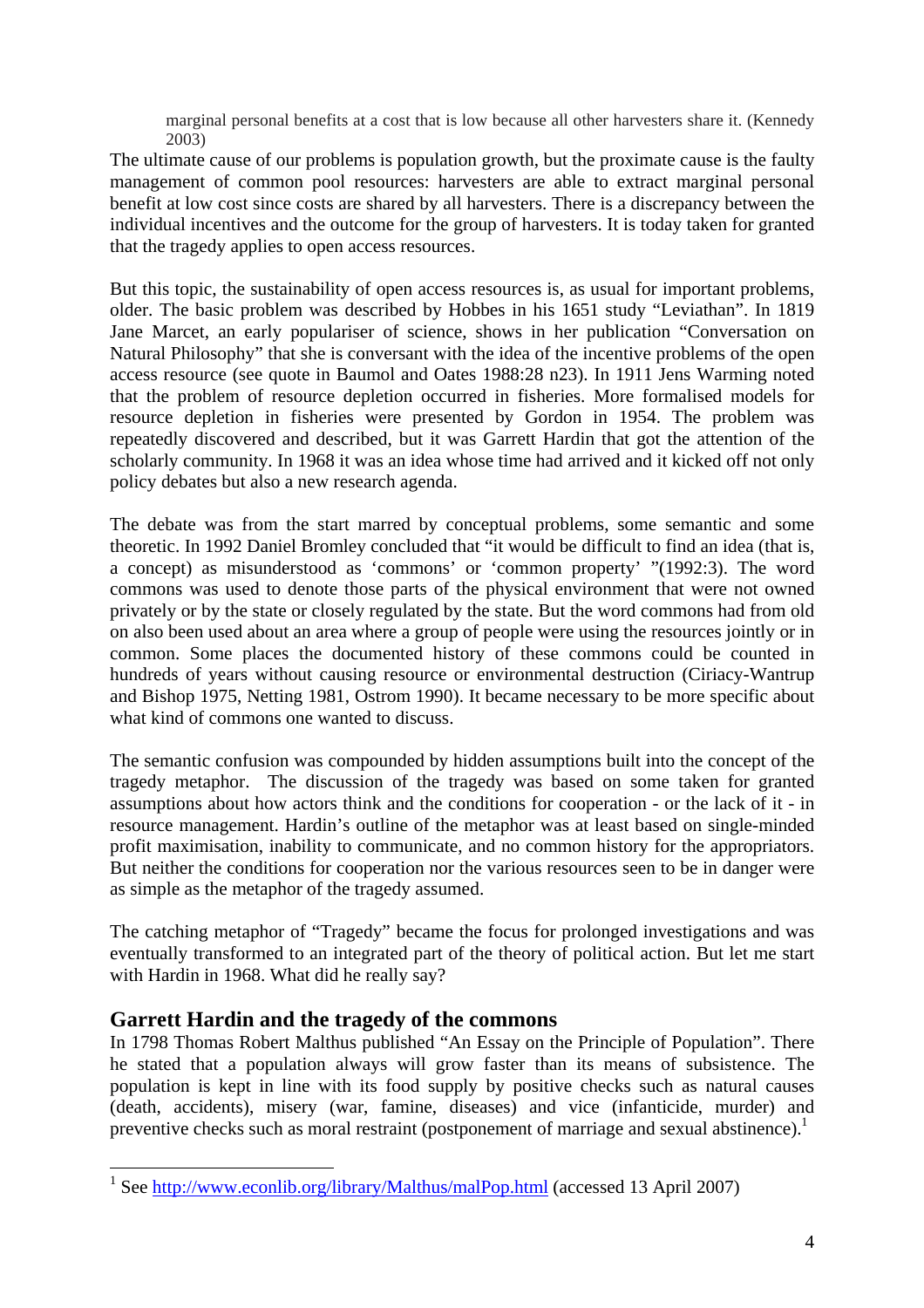There has been a continuous debate about this ever since. In 1967 the biologist Garrett Hardin took this as his point of departure for his presidential address to the Pacific chapter of "The American Association for the Advancement of Science". In 1968 a revised version was printed in Science as "The Tragedy of the Commons". The commons was the resources of the planet Earth and the tragedy was our inability to curtail the growth in population. But this is hardly what we remember when we talk about the "The tragedy of the commons". What we usually remember is his explication of why the tragedy occurs and his proposals for solution. Hardin (1968) explains:

The tragedy of the commons develops in this way. Picture a pasture open to all. It is to be expected that each herdsman will try to keep as many cattle as possible on the commons. Such an arrangement may work reasonably satisfactorily for centuries because tribal wars, poaching, and disease keep the numbers of both man and beast well below the carrying capacity of the land. Finally, however, comes the day of reckoning, that is, the day when the long-desired goal of social stability becomes a reality. At this point, the inherent logic of the commons remorselessly generates tragedy.

As a rational being, each herdsman seeks to maximize his gain. Explicitly or implicitly, more or less consciously, he asks, "What is the utility to me of adding one more animal to my herd?" This utility has one negative and one positive component.

1) The positive component is a function of the increment of one animal. Since the herdsman receives all the proceeds from the sale of the additional animal, the positive utility is nearly  $+1.$ 

2) The negative component is a function of the additional overgrazing created by one more animal. Since, however, the effects of overgrazing are shared by all the herdsmen, the negative utility for any particular decision-making herdsman is only a fraction of 1.

Adding together the component partial utilities, the rational herdsman concludes that the only sensible course for him to pursue is to add another animal to his herd. And another; and another. . . . But this is the conclusion reached by each and every rational herdsman sharing a commons. Therein is the tragedy. Each man is locked into a system that compels him to increase his herd without limit--in a world that is limited. Ruin is the destination toward which all men rush, each pursuing his own best interest in a society that believes in the freedom of the commons. Freedom in a commons brings ruin to all.

Hardin had seen that private ownership of land seemed to prevent destruction of pastures, and based on this he proposed that similar solutions ought to be found for population growth. Contrary to Malthus Hardin denies that moral restraint can be a solution. In the long run the group not practicing moral restraint would grow faster and replace those practicing moral restraint. Other mechanisms were needed. Just like we have agreed to respect each other's lands and to prohibit bank robbery, we need to reach an agreement about rules for the number of children we get, says Hardin. The only solution he can think of is "mutual coercion, mutually agreed upon by the majority of the people affected". Translated into modern social science he says that we need to develop democratic institutions that can balance population against resources.

## **The Tragedy of the Commons enters academic curricula**

While Hardin focused on the population problem, the debate following his article has focused on the pasture owned in common. This is what references to Hardin contain. In text books on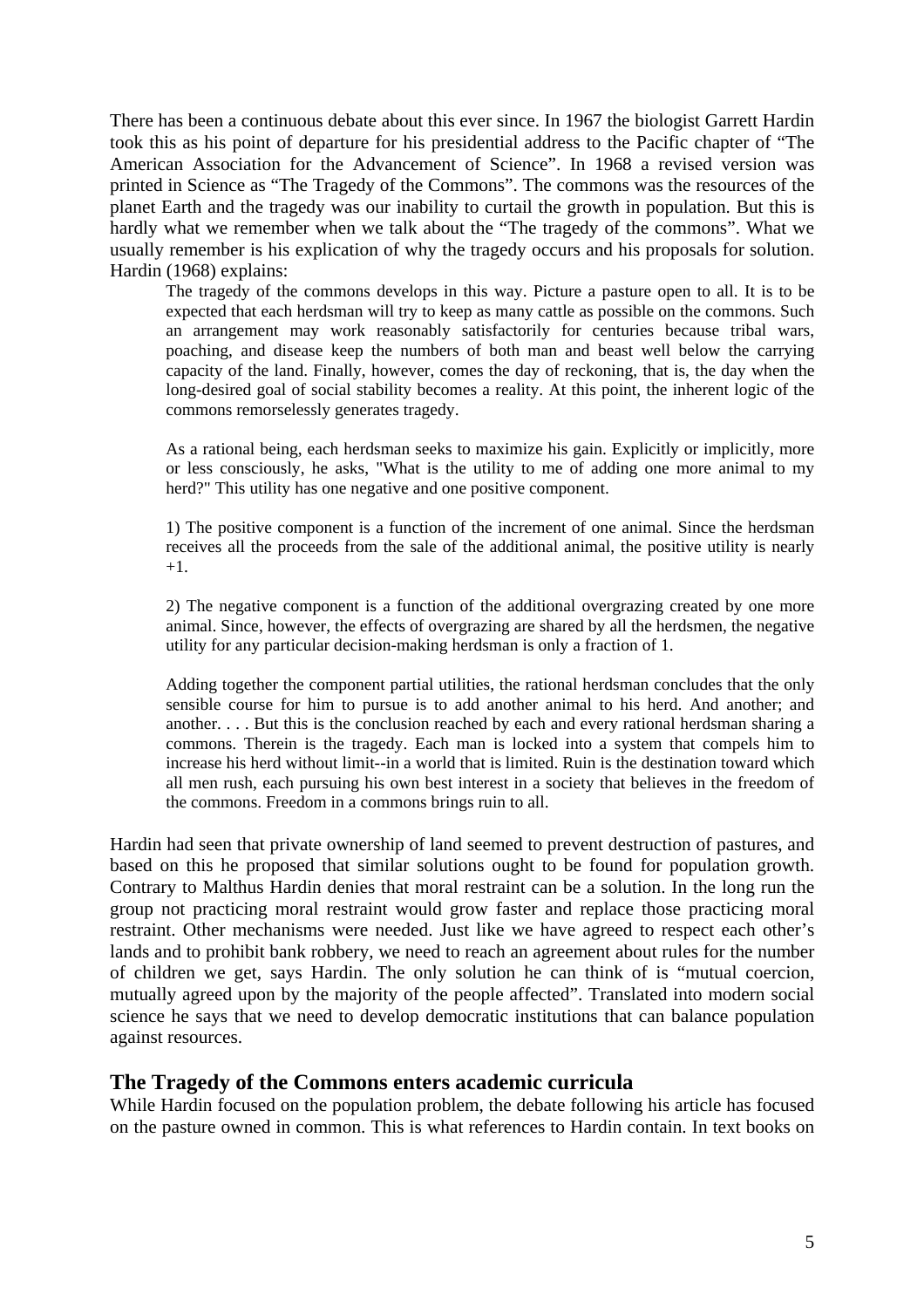resource management a discussion of the tragedy of the commons is almost mandatory<sup>2</sup>. But the quality of the discussion is highly variable.

Not everyone have kept up with the extensive research and the development of theory that has transformed the metaphor to an analytic model bridging the theory of collective action and the management of non-excludable private goods.

In an otherwise sophisticated textbook on "Ecological Economics" (Costanza ed. 1991) Colin W. Clark writes:

 "Three fundamental classes of anti-sustainability bias will be discussed: common ownership of resources, future discounting and effects of uncertainty. ….. The exploiters of a common resource stock have little incentive for conservation of that resource. Garrett Hardin, an American biologist, has called this the "tragedy of the commons" (Hardin 1968). His example was that of a common grazing ground: Each cattle owner will tend to add to his herd as long as doing so increases his income. But when all herders do the same, the inevitable result is degradation of the land and ultimate impoverishment of all herders." (p.321)

Clark takes for granted that it is the exploitation without any institutional structure that defines the commons<sup>3</sup>. Probably he has the global commons in mind, and the solution he sees is "Some form of, or proxy for, private ownership of the resource seems essential, although community ownership might succeed in some circumstances."(p.328). However, property rights imply support from the state and close management and control. The models do not distinguish formally between state ownership and individual ownership. The proposed solution to the tragedy is an institutional transformation from unregulated competition to single ownership. Single ownership may either be private or state ownership. Hence the choice of solution will be coloured by the ideological attitudes of the reader.

Already in 1975 Ciriacy-Wantrup and Bishop pointed out the important distinction between characteristics of the resource and characteristics of the ownership institutions governing the use of the resource. Colin Clark's discussion is not up to what one might expect in 1991. Hardin's article initiated a long debate between model oriented (basically economists and biologists) and empirically oriented (basically anthropologists and sociologists) researchers focusing on resource management<sup>4</sup>. Model people found the logic of Hardin's story convincing. If everybody behave as rational harvesters and maximise personal utility the final result will be catastrophe for everybody. This difference in outcome between individually and collectively rational actions fascinated most researchers and was formalised and eloquently communicated by the "Prisoners Dilemma". The resource users were trapped in situations formally congruent with the prisoner's dilemma. The metaphor transformed by game theory

<u>.</u>

 $2$  Early examples are Bennett (1976) and Cotterell 1978. A more resent selection with various approaches are Pearce and Turner 1990, Bromley 1991, Meffe &Carroll 1997, Yandle 1997, Devlin and Grafton 1998 and Tietenberg 2000. Some relevant Norwegian publications are Jentoft 1986, Brox 1989, Stenseth, Trandem og Kristiansen (red.) 1991, Baklien 1995, Bates og Skogseid 1997, Pedersen 1998 og Skonhoft og Johannesen 2000. The level of scholarship in the discussions is very variable. Some textbooks discuss the problem of management in an unregulated resource without reference either Hardin or his metaphor (Fisher 1981, Hansen, Jespersen and Rasmussen 1995). But the tragedy of the commons appears also in more foundational discussions of the conditions for collective action such as in Hernes (udatert: ca 1985) and Hovi og Rasch 1993. Norwegian contributions to the international literature on the tragedy of the commons are rather few; but see Brox 1990, Hannesson 1996, Vedeld 1997, Sjaastad 1998, McCay and Jentoft 1998, Jentoft (ed.) 1998, Skonhoft 1999, Hønneland 1999 og Sandmo 2000.

<sup>&</sup>lt;sup>3</sup> Other books treat the arguments about the commons more extensively, such as in Bromley 1989, Bromley 1991, Ellis 1993 and Tietenberg 2000.

<sup>&</sup>lt;sup>4</sup> Hardin contributes to a survey of the situation in 1977 in Hardin and Baden (eds.) 1977.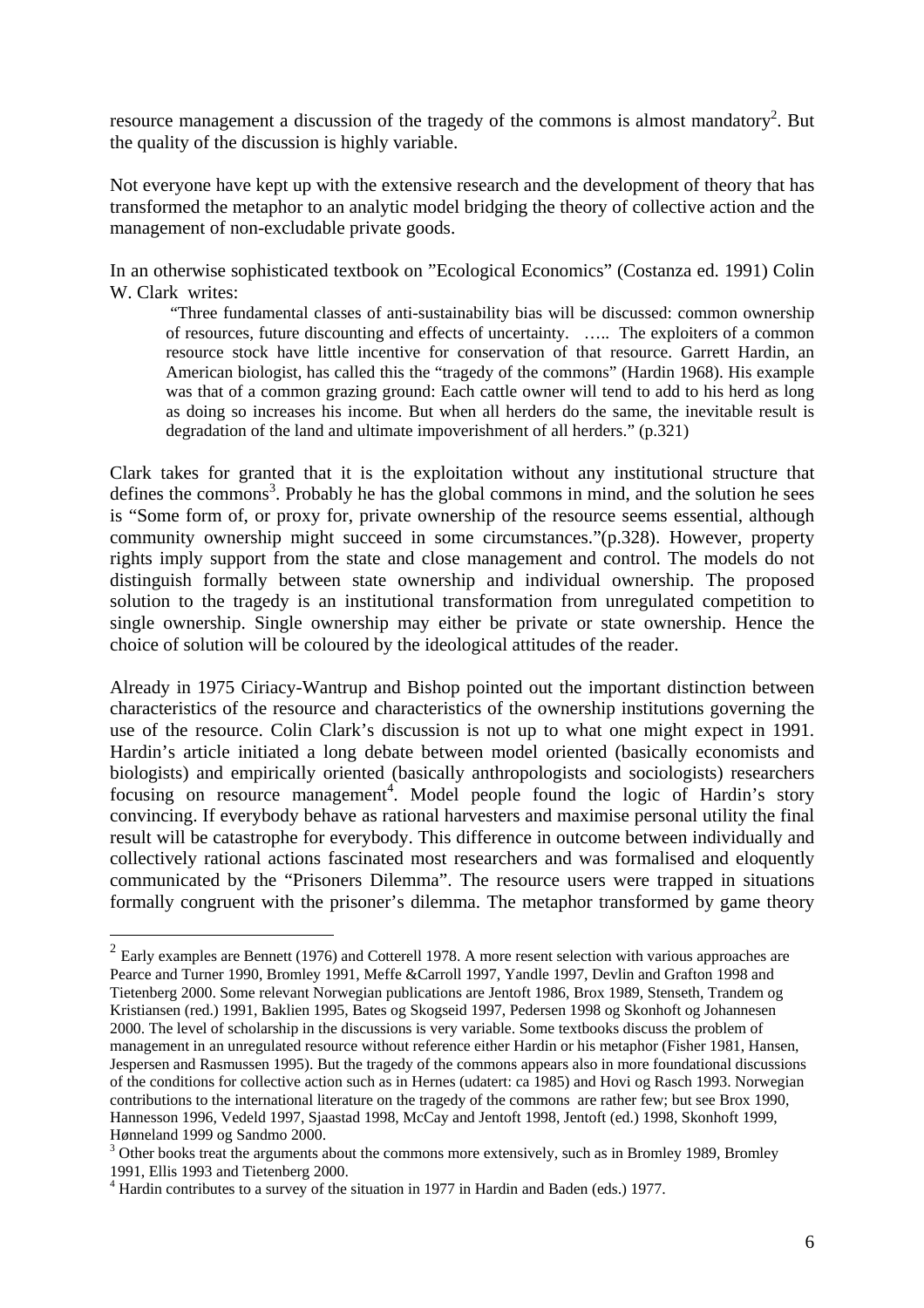had become a model (see Taylor 1987) and the distinction between model and reality became accepted (Brox 1990). A model is not so much right or wrong as it is more or less useful in a particular investigation and the formal model of the tragedy of the commons proved useful in the study of what actually happens in various cases of resource management.

The debate had now made it possible to avoid the semantic problems. But, of course, it had also uncovered new problems. It was recognized that there are important differences between for example the large global commons<sup>5</sup> (such as fisheries) without any agreed upon or enforceable rules (these became know as open access resources or "res nullius") and the resource systems owned in common (or jointly) by a group of people who had both fashioned rules for the usage of the resource and were able to enforce those rules (a common property regime). The tragedy of the commons was said to apply to the open access resources<sup>6</sup>.

The problem for most model people was – and may still be – the ability to discover rules and mechanisms of governance in resource systems owned in common (or jointly)<sup>7</sup>. The fact that model people basically are economists and biologists may not be a coincidence. Classical economic theory has profound problems introducing institutions as a variable in the models. The only institution they recognise is full private ownership of resources. Varian's (1999) discussion of the tragedy of the commons is for example similar to Clark's 1991 presentation. It is the pasture in full private ownership that is held up against the village where the pasture is held in some form of common ownership that apparently is seen as equivalent to an open access resource. The tragedy of the commons is expected to obtain in this kind of commons. Only at the end of his discussion will he admit:

 "Of course, private property is not the only social institution that can encourage efficient use of resources. For example, rules could be formulated about how many cows can be grazed on the village common. If there is a legal system to enforce those rules, this may be a cost-effective solution to providing an efficient use of the common resource. However, in situations where the law is ambiguous or nonexistent, the tragedy of the commons can easily arise. Overfishing in international waters and the extermination of several species of animals due to overhunting are sobering examples of this phenomenon." (p.555)

The empirically oriented people were not much impressed by the model and its logic. They asked: "But is it true"? Hence they went out to look at pastoralists to see if they behaved the way the metaphor outlined. The pastoralists did not. A lot of these communities had been using their commons for hundreds of years without destroying their pastures (Netting 1981). People did not behave they way Hardin's metaphor of the tragedy of the commons and the simple model of the prisoners dilemma predicted. On the other hand evidence accumulated that the fishers of the large international fisheries were behaving this way. During the 1980ies this became accepted. In a much used textbook on resource management (Pearce and Turner 1990:357-8) it is said that

1

<sup>5</sup> For more extensive discussions of global commons see Buck 1998, Keohane and Ostrom (eds.) 1995.

<sup>&</sup>lt;sup>6</sup> In 1998 Hardin was looking back on the debate and concluded:

<sup>&</sup>quot;..,the weightiest mistake in my synthesizing paper was the omission of the modifying adjective "unmanaged." In correcting this omission, one can generalize the practical conclusion in this way: "A 'managed commons' describes either socialism or the privatism of free enterprise. Either one may work; either one may fail: 'The devil is in the details.' But with an unmanaged commons, you can forget about the devil: As overuse of resources reduces carrying capacity, ruin is inevitable." 7

<sup>&</sup>lt;sup>7</sup> Schelling (1978) may illustrate these problems. He writes "Common pasture in a village in England or Colonial New England was not only common property of the villagers but unrestricted available to their animals."

<sup>(</sup>p.111). This is certainly wrong for England (cpr. Neeson 1993) and one may reasonably doubt that it was the existence of commons that was the problem in New England (cpr. Cronon 1983).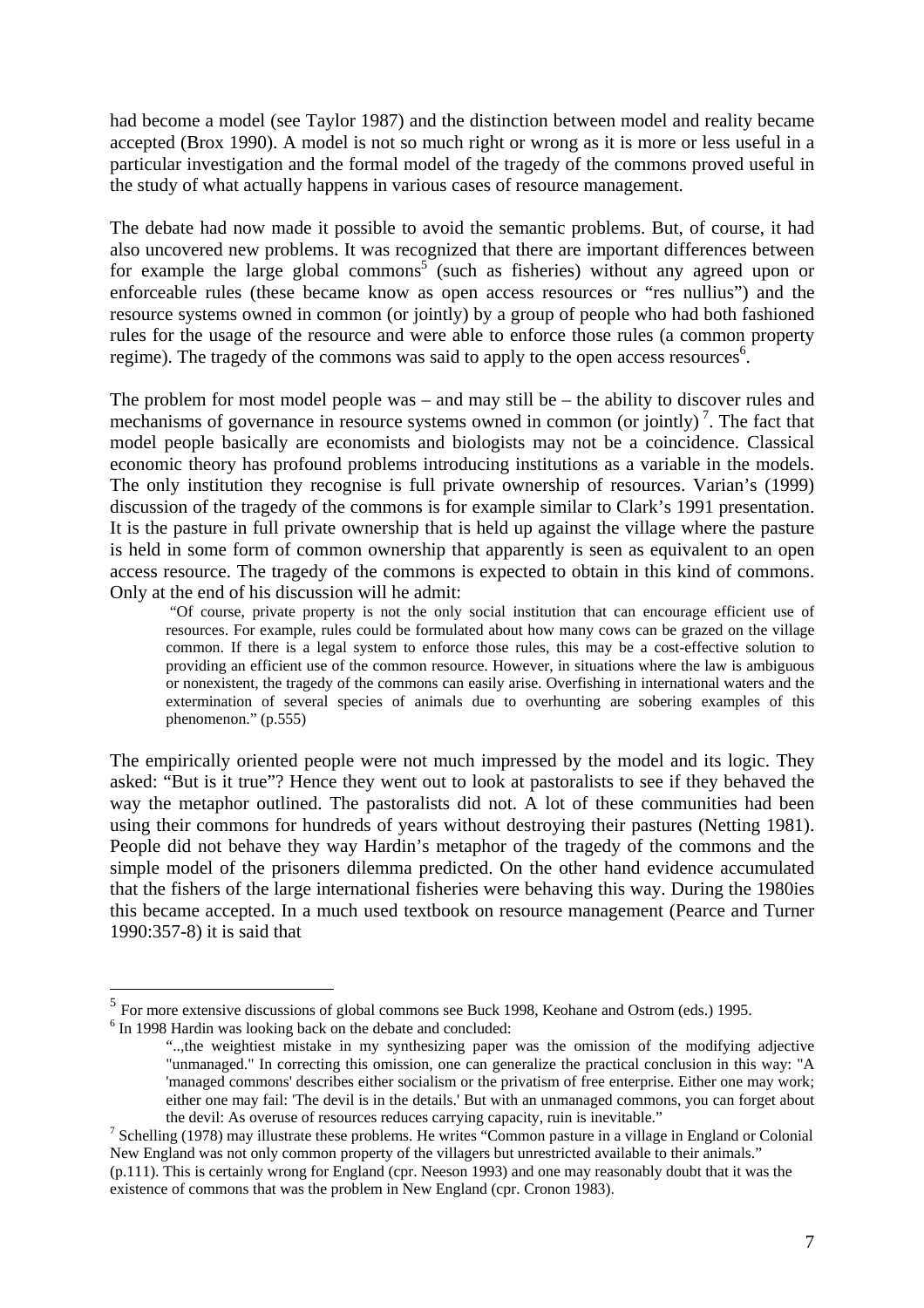"Much of the literature based on this idea<sup>8</sup> is overly simplistic, but the main germ of the idea has validity. Several observations are in order:

- 1. Common property regimes are not static or homogeneous. There are many examples of them working well and, in particular, working well in terms of sustaining the stock of natural environmental capital on common land. What matters is the set of communal rules applied to each person and the sanctions for breaking those rules. In many African contexts there are close, effective rules of social cohesion which guarantee proper resource management.
- 2. The "tragedy of the commons" is more aptly applied to *open-access* resources i.e. those for which there are no communal rights at all. Such an arrangement is distinct from common property arrangements, and while economic theory would predict that some open-access resources can achieve equilibrium short of extinction, it is clear that these resources are at grave risk of destruction.
- 3. Privatisation often occurs "naturally" as land starvation sets in and opportunity cost of overgrazing and resource over-use becomes clear. Privatised ownership is more widespread than might appear. Moreover, common-property systems frequently contain significant household and farm rights on an individual basis.
- 4. Many changes in pastoral societies are nonetheless altering some common property back to open-access resources. Factors of relevance here are improvements in transport for people and animals, government declarations making grazing land public property, competition between ethnic groups, loss of social cohesion in rural areas and rapid population growth.

Blanket recommendations that common-property regimes be replaced by privatised ones are simplistic. Too little is known about costs and benefits of changing tenurial regimes and there is little option but to approach the issue on a case-by-case basis.

In a survey of "The Public Economics of the Environment" Agnar Sandmo agrees:

"The Coasian approach to the solution of the tragedy of the commons would be to establish property rights in the resource base so as to create better incentives for its long-run preservation. However, one should be careful about identifying such property rights exclusively with private property as usually conceived. It is tempting to conclude that in the absence of private property there is no one who takes an ownership interest in the common resource. But it has been documented, notably in the work by Ostrom (1990), that there exists a variety of institutions for regulating the use of common property, so that the absence of private property rights does not automatically imply that the resource in question will be overexploited. When this happens, it may well be that the best reform is not privatization, but rather the development of better institutional forms for collective management." (Sandmo 2000:142)

Probably the most problematic aspect of the history of the tragedy of the commons is precisely this: the automatic recommendations of dividing the commons into individually owned parcels or to institute state ownership. One may speculate that the popular appeal of the metaphor originated with the fact that the proposed solutions of private ownership or government control "fitted" too well to a conception of a liberal capitalist economy on the one hand and on the other a social democratic conception of the state as a benevolent entity responsible for sustainable resource exploitation. If people noted a problem of resource management the metaphor provided an explanation and the solution was already a part of one's ideology. No more was needed for intervention. The fact that the interventions as often increased the problems they were supposed to solve was difficult to discover for both development consultants and politicians. It is a common failure of public policy to forget about the evaluation of outcomes (see Gibson et al 2005).

## **The Tragedy of the Commons and the frontier of research**

Between 1968 and 1987 the knowledge about the tragedy of the commons grew significantly while the popular interest waned. But with the report of the Brundtland commission (WCED

1

<sup>&</sup>lt;sup>8</sup> The tragedy of the commons metaphor.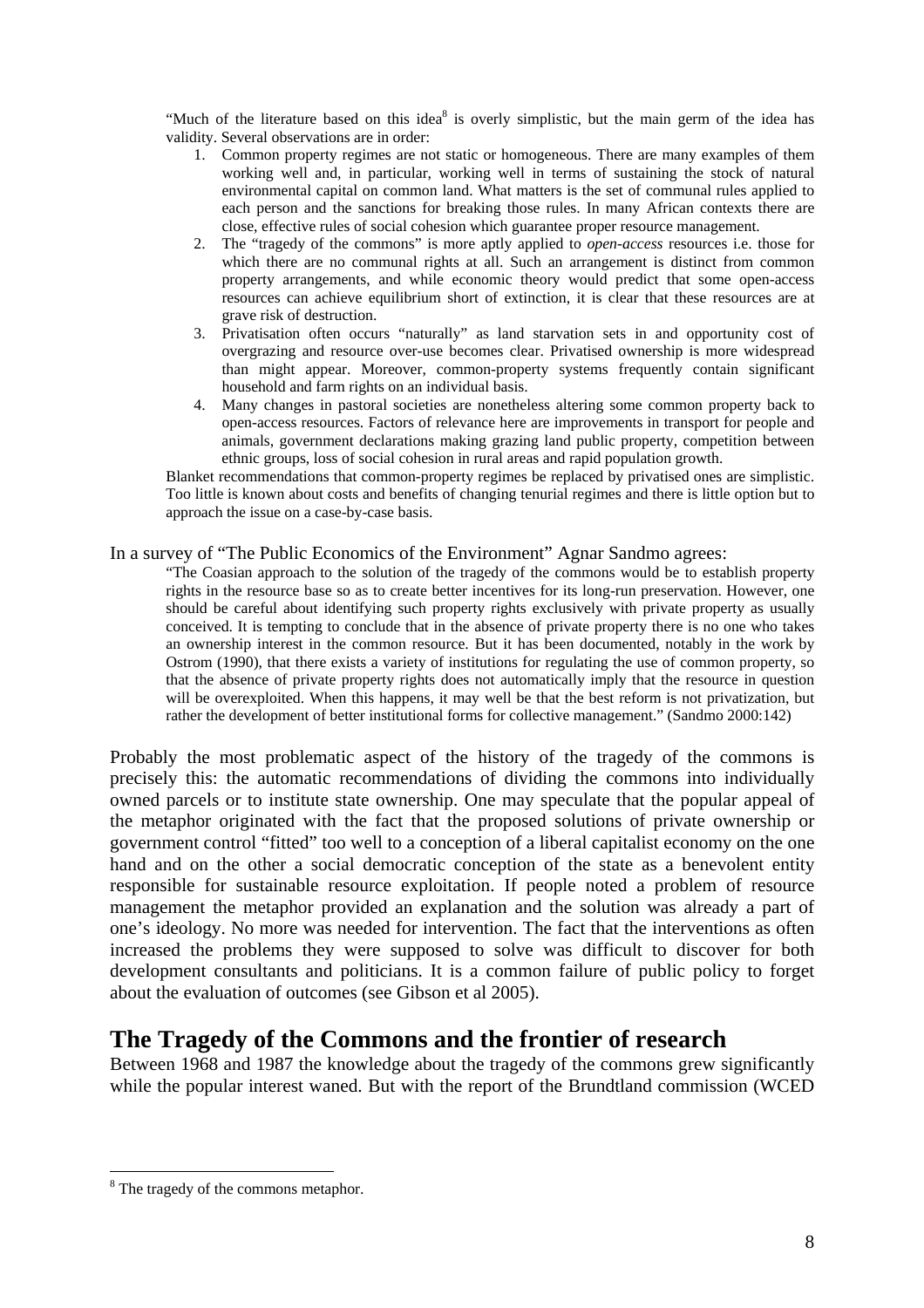1987) the popular interest in the phenomenon returned $9$  and new scholarly investigations were initiated. The studies were pursued along several lines:

- 1. conceptual development: actors, goods, institutions
- 2. embeddedness of commons: community, state, ecosystem
- 3. case studies of historical development: long lasting sustainable use,
- 4. modelling rational action and social dilemmas: actor models vs rationality, evolutionary models of institutions

## **1. Conceptual development**

#### *Types of goods and types of management regimes*

Pearce and Turner makes good use of the distinction between resource system and property rights regime (resource tenure). An equally important classification was introduced by Elinor and Vincent Ostrom in 1977. They proposed a typology of four types of resources and provided a discussion of which kind of property rights regime would be most appropriate for each type. It conforms to our intuition that a private property regime ought to fit with "private" resources and that a common property regime out to be suitable in those cases where it would be difficult or very costly to exclude users from a resource where the resource units were subtractable from a pool. And of course state ownership for public goods.

|                  | appropriators are:                  |                                                 |  |
|------------------|-------------------------------------|-------------------------------------------------|--|
| resource is      | excludable                          | non-excludable                                  |  |
| subtractable     | <b>PRIVATE</b>                      | $\vert$ COMMON POOL (POSITIONAL <sup>10</sup> ) |  |
| non-subtractable | $\text{CLUB}$ (TOLL <sup>11</sup> ) | <b>PUBLIC</b>                                   |  |

#### **Table 1 Typology of goods**

1

Source: Adapted from Ostrom and Ostrom 1977

The simple intuitive links between type of good and property regime was of course too good to be true. In this classification as well is there semantic confusion (McKean 2000). The usage of "private for both a type of good and a type of regime can only lead to confusion. One may list types of actors, types of goods, and types of property rights regimes beside each othe as below.

#### **Table 2 Classifications of actors, types of goods and property rights regimes**

| <b>Type of Actor</b>           | <b>Type of Good</b> | <b>Property Rights Regime</b> |
|--------------------------------|---------------------|-------------------------------|
| Individual (private)           | Private             | Private                       |
| Collective (private or public) | Common Pool         | Common (private or public)    |
| State (public)                 | Public              | State (public)                |

Listing them like this may easily make us think that each line belongs together. But one does not have to consider details of the property rights regimes for long before one see that all can be linked to (almost) all. For example: the state may be linked not only to public resources

<sup>&</sup>lt;sup>9</sup> In 1991 the UNESCO journal 'Nature&Resources' had a special issue devoted to "Managing our common resources", Vol.27(4), and in 1992 'The Ecologist' presented their special issue "Whose Common Future?", Vol.22(4).

<sup>&</sup>lt;sup>10</sup> For resource management "common pool" conveys the intended characteristic. But the non-excludability for a common pool good is not absolute. However, there are absolutely non-excludable, subtractable goods such as some status indicators (e.g. the rank order of the consumer in a queue). These goods might usefully be called positional goods, see Hirsch 1977.

 $11$  Ostrom and Ostrom label these goods "toll goods". But there is now an established theory of clubs that fits with this typology, see Sandler 1992, Cornes and Sandler 1986-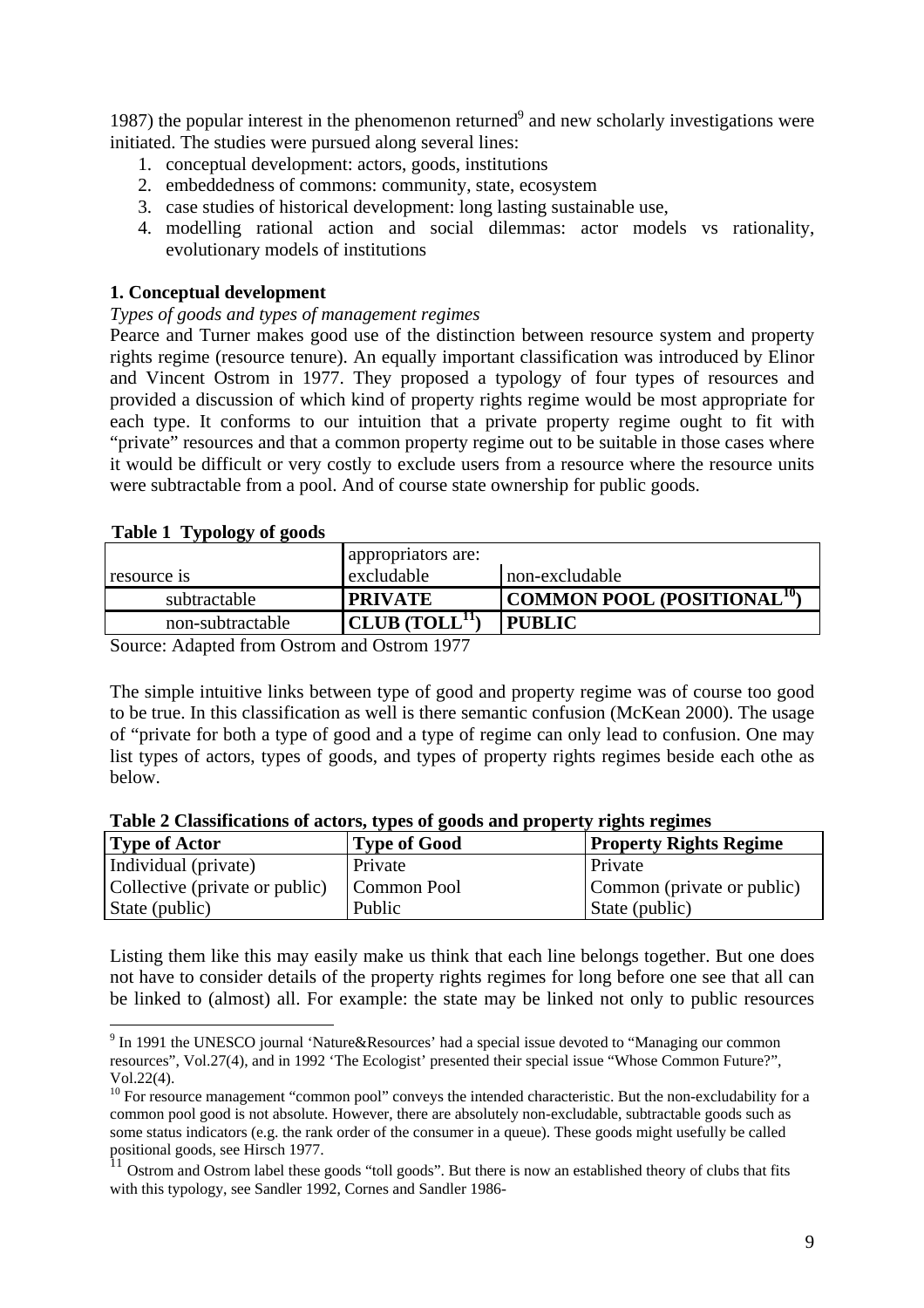(roads) but also to private resources (office buildings for state bureaucracies) and common pool resources (fish in the ocean, forests in the mountains). The state can as an actor operate in all property rights regimes: private, commons and state. Individuals and collectives can of course not operate within the state property regime, but a collective can be responsible for private goods, common pool goods, club goods and public goods. This makes the discussion of the tragedy of the commons rather more complicated. The dynamic of the model must apply both to private and common pool resources. And indeed, there are examples of resource destruction of privately owned resources. However, then the destruction is not labelled "the tragedy of the private lands" but it is explained by the owner having "too high" a rate of discounting. But rate of discounting can of course, as Bromley (1989) shows, be discussed as a problem of allocation of property rights. Should future generations be given rights in our current resources?

#### **2. Embeddedness of commons**

The theory of collective action is at the outset both abstract and ahistorical. The early empirical studies made abundantly clear that resource users do not exist in isolation. They are members of communities and communities are embedded in a state and all have a history. Model oriented studies had so far not been able to handle any of this. Modelling of the developmental dynamic without explicitly taking history into the study would not be helpful. This has been observed many times and in several ways. McCay and Jentoft (1998) ask for "thick" description of local communities of commons users, seeing this as a necessary part of efforts to understand both success and failure of commons regimes. They warn against becoming so focused on the failure of the open access resource that one does not see how failures at the community level such as lack of trust and ability to cooperate also can result in tragedies of the commons. They identified three types of failure: the market failure of the open access resource, community failure and state governance failure.

#### *Market failure*

The first models of resource appropriation in an open access resource predicted tragedy (e.g. Gordon 1954). The situation is called market failure since it is explained by missing incentives for optimal resource allocation (property rights). Without any way of valuing outputs and trading off against costs across actors resource destruction can proceed without any individual incentives for checking its course. The model describes a situation without history. But resource use definitely has a historical dimension.

#### *Community failure*

Communities and groups of people organising resource usage have a history where some institutions have been adapted to the natural environment during generations of trials and failures. In some cases failures accumulate across generations. For political action this is important. Repeated failures to establish cooperative solutions in the commons erode norms of cooperation and makes the next effort that much more difficult. While market failure (lack of property rights) in principle can be remedied by appropriate legal reforms, failure in the cooperative norms, attitudes, and sentiments among resource users is much more difficult to change by centrally designed interventions. In the worst case scenario interventions to alleviate a perceived market failure will not only fail (lack of property rights was not the real problem), it will also make the situation for the local resource users worse by destroying the system of customary rules in force and make a contribution towards the creation of the homo economicus actors that in the next generation will produce the tragedy-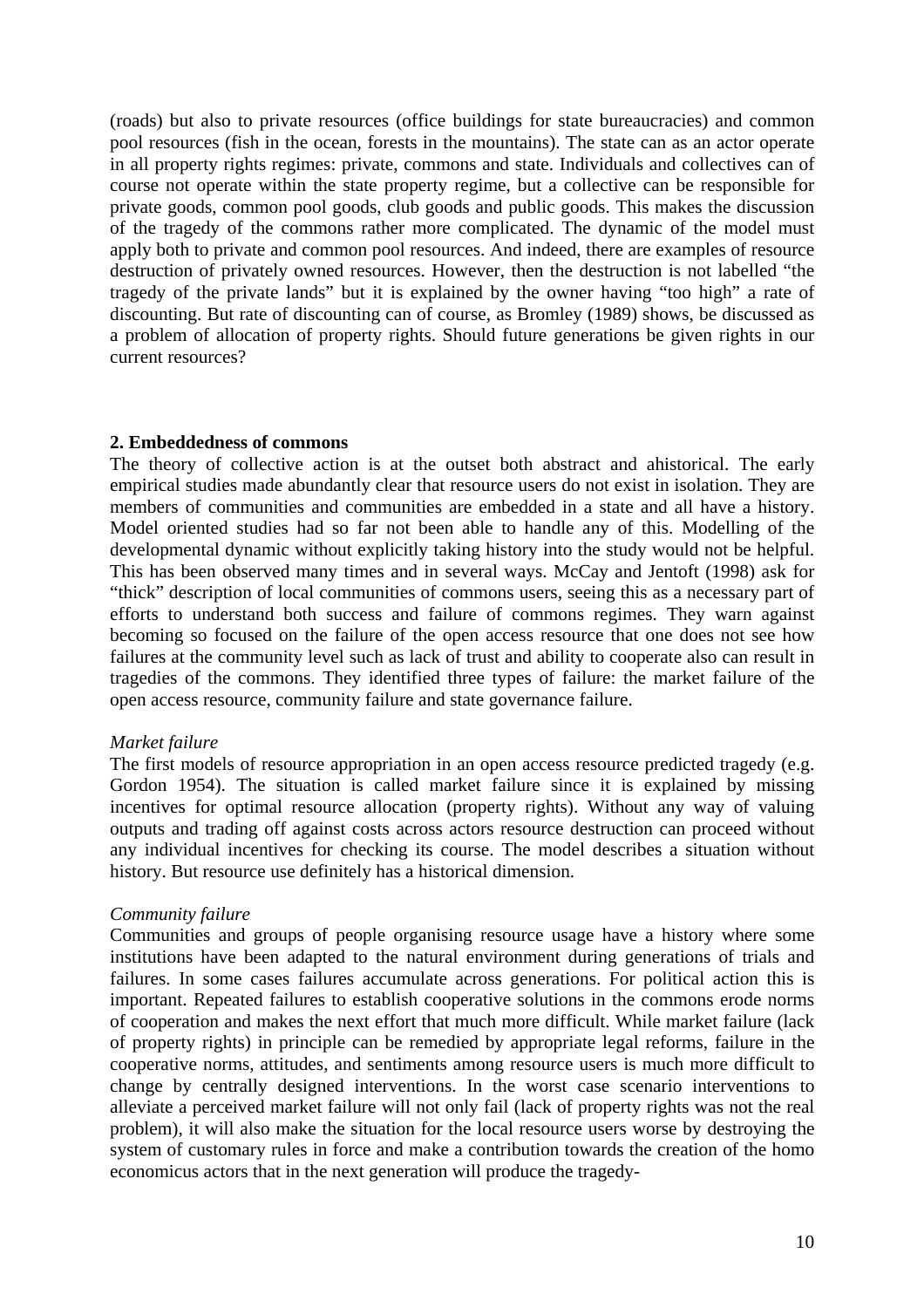#### *Governance failure*

1

In 1998 Sneath published a very graphic illustration of how national policy can impact resource usage. Studies of satellite photos of the pastures on the border between Mongolia, Russia and China show seriously degraded pastures in both Russia and China but not in Mongolia despite the fact that it is Mongolian nomads that use the pastures in all three countries. The most significant difference between the nomads in the three countries is that those living in Mongolia basically have been left to govern their pastures on their own. Both Russia and China have had active policies to assist the nomads becoming sedentary through large state owned farm enterprises (in Russian "sovkhozes") and industrial production of fodder. The conclusion is that interventions by the state have to be tailored to both the culture of the local resource users and the ecology of the area. It is a failure of governance not to factor these two basic conditions into the intervention. The result may be as tragic as Sneath documents. Many will say a similar failure of governance has obtained in Norway in the Saami reindeer pastures, particularly in Finnmark (Eggertsson 1998).

#### **3. Case studies of historical development and institutional design**

*Theoretically informed studies of cooperation in management of common pool resources*  The most important development in relation to Hardin's metaphor did not come from theoretical modelling, but from empirically oriented investigations of the rational actor assumed by the model of the prisoner's dilemma. The rational actor has been a foundation for neo-classical economics. But its restricted assumptions have also been under continuous critique (cpr. Hardin 1982, Cook and Levi 1990). Today there are serious attempts to reformulate "Microeconomics" with more empirically oriented assumptions about behaviour (Bowles 2004). The debate on the tragedy of the commons contributed significantly to this development by the accumulation of empirical evidence (mostly from history and anthropology) showing that people in many situations do not behave as the theory predicted<sup>12</sup>. People are very often capable of fashioning the mutually coercive rules that Hardin sees as necessary. And people are able to do this on their own without the intervention of "Leviathan" as Hobbes saw as necessary. But the studies also identified situations where people seem to be unable to fashion the necessary rules.

The most problematic situations, those similar to the prisoner's dilemma in decision structure, were labelled social dilemmas. If all actors were behaving as rational actors each one would end up with less utility than what might be feasible with a different (by definition nonrational) strategy. Sometimes people were able to fashion rules helping them overcome the dilemma, sometimes they were not. What circumstances would be conducive to fashioning the necessary rules? This was the point of departure for Elinor Ostrom's influential study "Governing the commons". By a theoretically informed study of cases of long lasting commons and comparing them to cases of short lived commons could she distil some common rules for fashioning long lasting management systems (Ostrom 1990:90):

<sup>&</sup>lt;sup>12</sup> See for example McCay and Acheson (eds.) 1987, Berkes (ed.) 1989, and Bromley (ed.) 1992. Feeney, Hanna, and McEvoy 1996 summarise this development in relation to its consequences for the management of fisheries.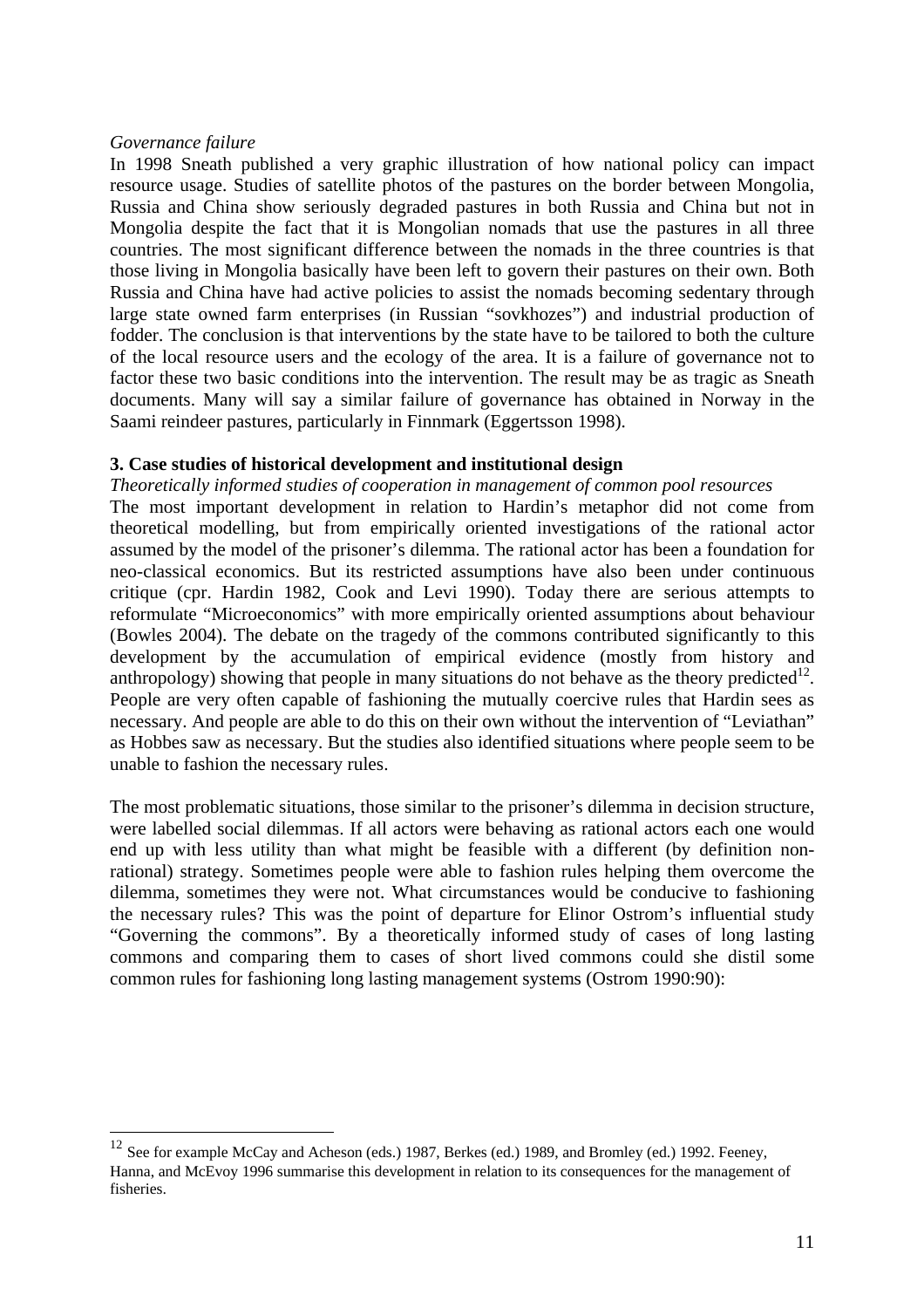### **Table 3 Design Principles of Long Lasting and Well Working Management Systems for Common-Pool Resources<sup>13</sup>**

1. Clearly defined boundaries: geographically of resource system and socially of user group(s)

2. Congruence between benefits and costs given the local conditions

3. Collective-choice arrangements are available for participants/ users

4. Monitoring of users and conditions of resources by people responsible to the local community 5. Sanctions of rule breaking are graduated

6. Conflict resolution mechanisms are available with rapid access and at low cost

7. Local rights to organize the resource usage has a minimal recognition by external authorities

8. Nested enterprises if the local resource system is part of a larger system

Source: Elinor Ostrom, 1990 "Governing the Commons. The Evolution of Institutions for Collective Action", Cambridge, Cambridge University Press, page 90.

## *Institutional Design*

The many common property regimes studied showed upon closer inspection large variation (Berkes ed. 1989, Bromley ed. 1992, Berge 1996, Sevatdal 1998). In addition it became apparent that new (regulated) commons were created for example in Portugal (Brouwer 1995) and in Norway (NOU 1997:4, Berge and Carlsson eds. 2003, Berge 2005). Of particular interest are empirical observations of long lasting commons regimes (Ostrom 1990, 1995, 2005, Hanna and Munasinghe eds. 1995b) seen in relation to theoretically oriented studies of how to design good democratic law (Ostrom, Feeney and Picht eds. 1993, Goodin ed. 1996). One important approach is the development of more formal models of rule systems (Crawford and Ostrom 1995, Ostrom 2005).

Typically this research, as in other approaches, increasingly goes into details. For institutional design studies this means attention to the evolution of legal frameworks. Formal (statutory law) as well as informal (customary law) rules need to be linked to field observations of actual resource usage (see e.g. Brouwer 1999). One has to go into specific resource management systems to see how characteristics of the resource interact with details in the property rights regime (see e.g. Kooiman, van Vliet and Jentoft (eds.) 1999 on fish and Gibson, McKean, and Ostrom (eds) 2000 on forest).

## **4. Modelling rational action and social dilemmas**

#### *Developing theory of collective action*

The subtitle of Ostrom's book is important. The book is about "The Evolution of Institutions for Collective Action" and confronts empirical observations with theoretical predictions from the theory of collective action (Olson 1965, Axelrod 1984, Taylor 1987). The general conclusion is that neither field observations of the performance of commons $14$  nor laboratory studies of how people behave in relation to a common pool resource<sup>15</sup> suggest that the tragedy of the commons is inevitable. The theory is correct in some cases, but is in need of revision in other cases. The assumptions going into the actor model needed modifications. The theory of rational action needed expansion to account for collective action in social dilemmas.

Studies of the problem of cooperation among rational actors had a point of departure in Mancur Olson's (1965) study of "The Logic of Collective Action" (see e.g. Sandler 1992, 2004, Ostrom 2003). Cooperation is not something that can be taken for granted. At least

1

<sup>&</sup>lt;sup>13</sup> For a resent update Ostrom 2005 chapter 9

<sup>&</sup>lt;sup>14</sup> For surveys see Ostrom 1990, 1998, Baland og Platteau 1996, Platteau 2000

<sup>&</sup>lt;sup>15</sup> For surveys see Ostrom, Walker, and Gardener 1994, Gintis 2000, Camerer 2003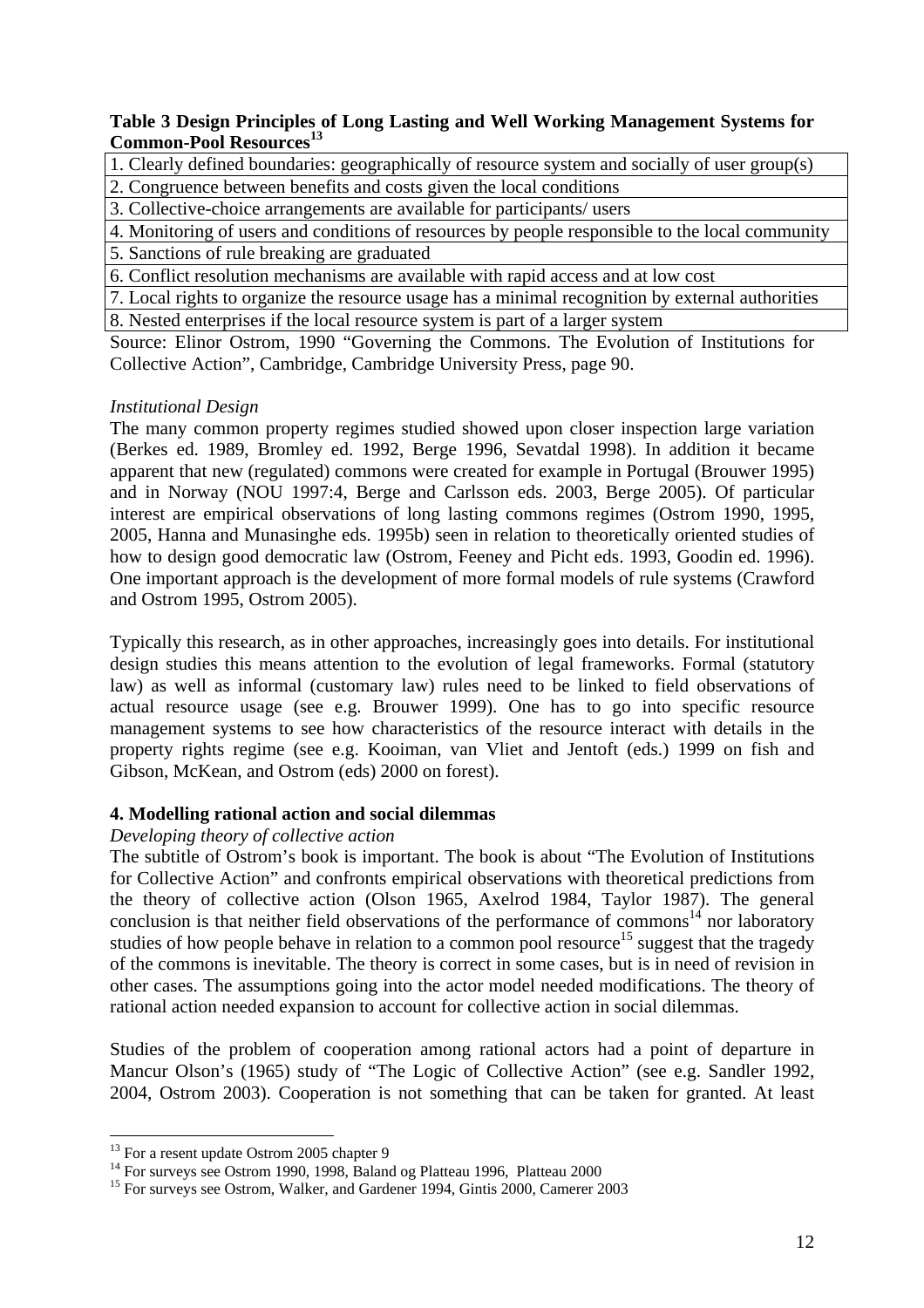since Hobbes (1651) cooperation among independent actors has been a core problem for political science. Is it possible to find an alternative to the central coercion enacted by the state, that is Hobbes' Leviathan? Yes, said Ostrom; Walker, and Gardener (1992) in their article "Covenants with and without a Sword: Self-governance is possible." In this article, and later in the book "Rules, Games and Common Pool Resources" (Ostrom, Walker, and Gardener 1994), they supplement earlier field observations with experimental studies of cooperation in social dilemmas.

#### *Experimental studies*

The first research frontier where the tragedy of the commons has affected the theory of rational choice is experimental studies of decision making in social dilemmas. In experimental studies an established model for the management of a commons (such as classical rational action in game theory) is applied to a series of different decision contexts on cooperation or defection varying systematically the parameters suspected of affecting the outcome. The idea is to discover what conditions encouraged cooperation to achieve socially optimal outcomes rather than defection into individual profit maximising strategies.

Experiments suggested early that there may be different types of actors. In a population one should expect to find one small group behaving as pure egoists (homo economicus) and another small group behaving altruistically, but with the bulk of the population somewhere in between. This large middle group was seen as conditional cooperators. One might call them rational opportunists or conditional altruists. But these distinctions soon became too course. Today there is a long list of actor models providing alternatives to homo economicus (the selfregarding sociopath of neo-classical economics) such as homo egualis, homo reciprocans, and homo parochius (Gintis 2000). This work on expanding the repertoire of actor models is closely related to efforts at modelling an evolutionary dynamic for cooperation in general (Gintis 2000) including also commons management (Richerson, Boyd, and Paciotti 2002)

Experiments suggest that if a resource appears to have characteristics like a common pool resource behaviour will be different compared to similar situations with private goods. In particular the use of norms of reciprocity appears to be important for establishing cooperating coalitions. If sanctioning was permitted coalitions of cooperators would often be able to dominate those who consistently behaved as homo economicus. A long series of experiments demonstrate clearly the importance of duration of play, system of communication, ability to sanction co-players, and possibility for fashioning new rules. All factors are central to the kind of cooperative outcomes one obtains (Ostrom 1998). If participants are able to communicate, the level of cooperation increases. Face to face communication ("cheap talk") works better than written messages. This is taken to mean that non-verbal communication is essential for establishing a reputation as a trustworthy player. Theoretically it was expected that plays without any perceived endpoint would be able to encourage cooperation (cpr. the tit-for-tat strategy in the repeated prisoner's dilemma game, Axelrod 1984). The longer the play lasted, the more cooperation was found but with a significant drop in cooperation in the last rounds of the play. The larger the payoff in the game, the lower the level of cooperation was found. With an ability to sanction defectors the level of cooperation increased significantly and in some cases it approached 100% (Fehr and Gächter 2002).

Use of experiments to test out the link between marginal changes in behaviour and marginal changes in institutional determinants is now well established as a useful tool. In particular the interplay between field studies and experiments has provided rapid progress (Janssen and Ostrom 2006). During the last 10 years experiments in collective action have been taken back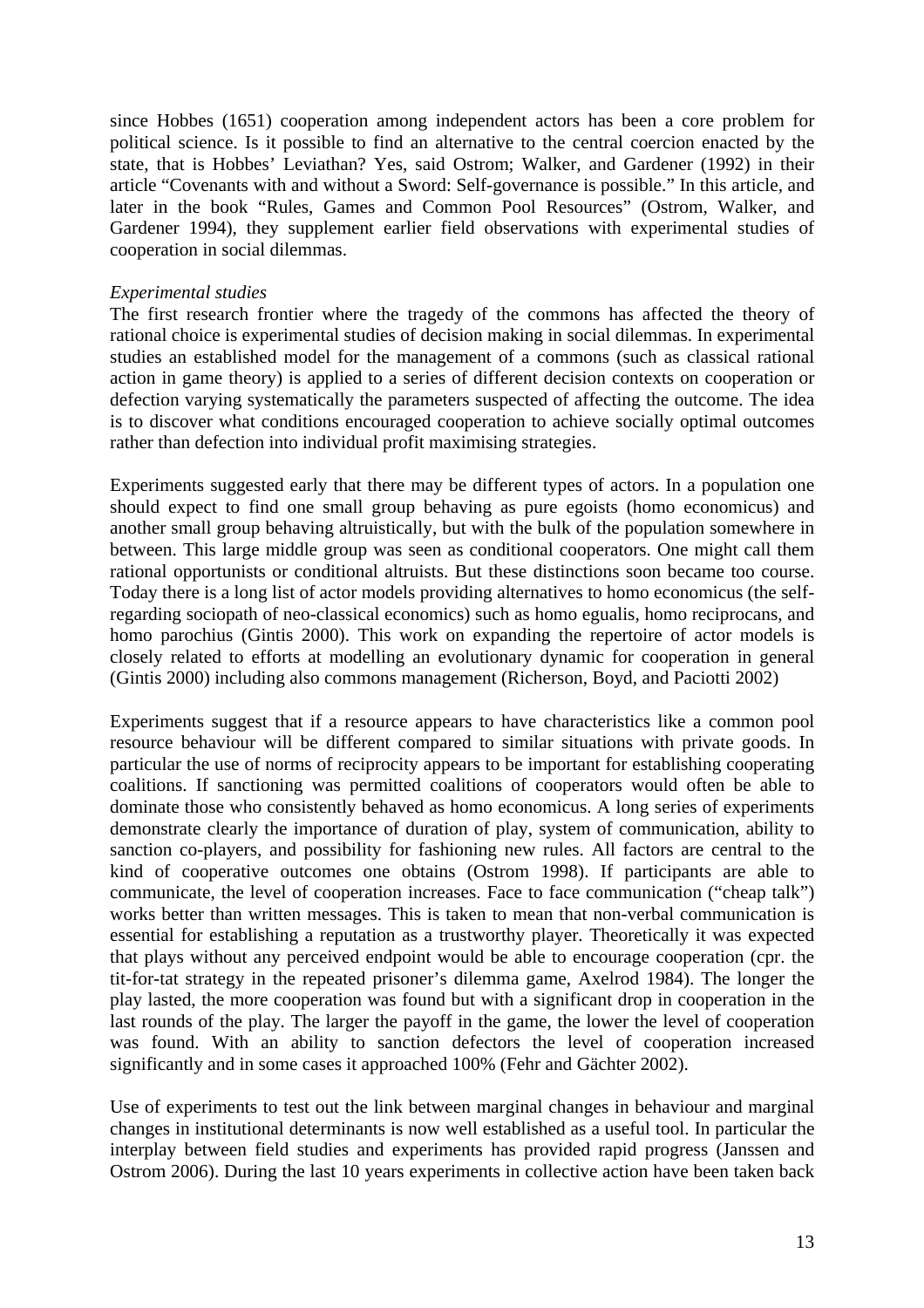to the field with real users of the commons participating (Henrich  $\&$  al. eds. 2004). These studies revealed much greater variation in experimental outcomes than earlier studies. But the variation in outcomes is substantially consistent with variation in culture and social structure. No case support the homo economicus assumption. The internal variability of egoists, altruists and conditional co-operators remained as in the original studies. It is suggested that this fact might support an assumption about a common distribution of some kind of basic predispositions to act pro-social or anti-social.

### *Rational choice theory*

The development of new models of rational choice has been fuelled by long series of both field observations and experimental studies. These document actual behaviour in social dilemmas as consistently different from what the simple model of homo economicus predicted. Rationality is no longer seen as equal to the narrow self-serving strategies of homo economicus but is seen as the most efficacious pursuit of any given goal. This may, as shown by Gintis (2000), just as well be equality among community members (homo egualis), the intentions community members show each other (homo reciprocans), or protection of a community against intruders (homo parochius). An important conclusion is that a model of rational choice needs to be able to accommodate heterogeneity in preferences among actors. There are also efforts to make these models dynamic with the preferences determined at least partly by the history of the individual including both individual learning ability and the institutional (structural) characteristics of the situation. Model studies show convincingly that the aggregate characteristics of a population are sensitive to marginal changes in the distribution of preferences as well as institutional structure. The result is a kind of coevolution of preferences and institutions (Bowles 2004).

#### *Modelling development*

A second research frontier where new models of the tragedy of the commons play a key role is the study of the historical dynamic of specific resource systems. Questions addressed are both more specific ones about sustainability and management (Eggertsson 1992, Higgs 1996, Moor, Shaw-Taylor, and Warde 2002) and more sweeping ones about the evolution of resource tenure systems and relation to economic growth (Baland and Platteau 1998 and Platteau  $2000$ <sup>16</sup>.

The standard evolutionary theory of property rights explains the development of property rights as a process of increasingly detailed and well specified (implicitly assumed private) property rights. The process is driven by resource scarcity and competitive advantages from lower transaction costs. There have been raised critical questions about this theory. Four problems have been pointed out (Platteau 2000:92-112). The theory relies heavily on efficiency as an engine of historical change. Exactly how this is possible is not discussed. There are three questions to the substance of the theory. One is about the lack of a state. As Sneath (1998) demonstrates the activities of the state can affect resource management in decisive ways such as pushing it in the direction of a tragedy. The second question points out the theory's missing link to effects of different levels of social capital. As pointed out by McCay and Jentoft (1998) community failure due to lack of cooperative norms and values is one road to the tragedy. Development of specific societies will usually follow a path heavily conditioned by their past institutions (North 1990, 2005, Landa 1997). The ability to institute marginal institutional change to improve resource management depends on the social capital inherited from earlier attempts to deal with similar problems. The third question concerns the

<sup>1</sup> <sup>16</sup> Early contributions are Boserup 1965, North and Thomas 1973, Dahlman 1980, and Hayami and Ruttan 1985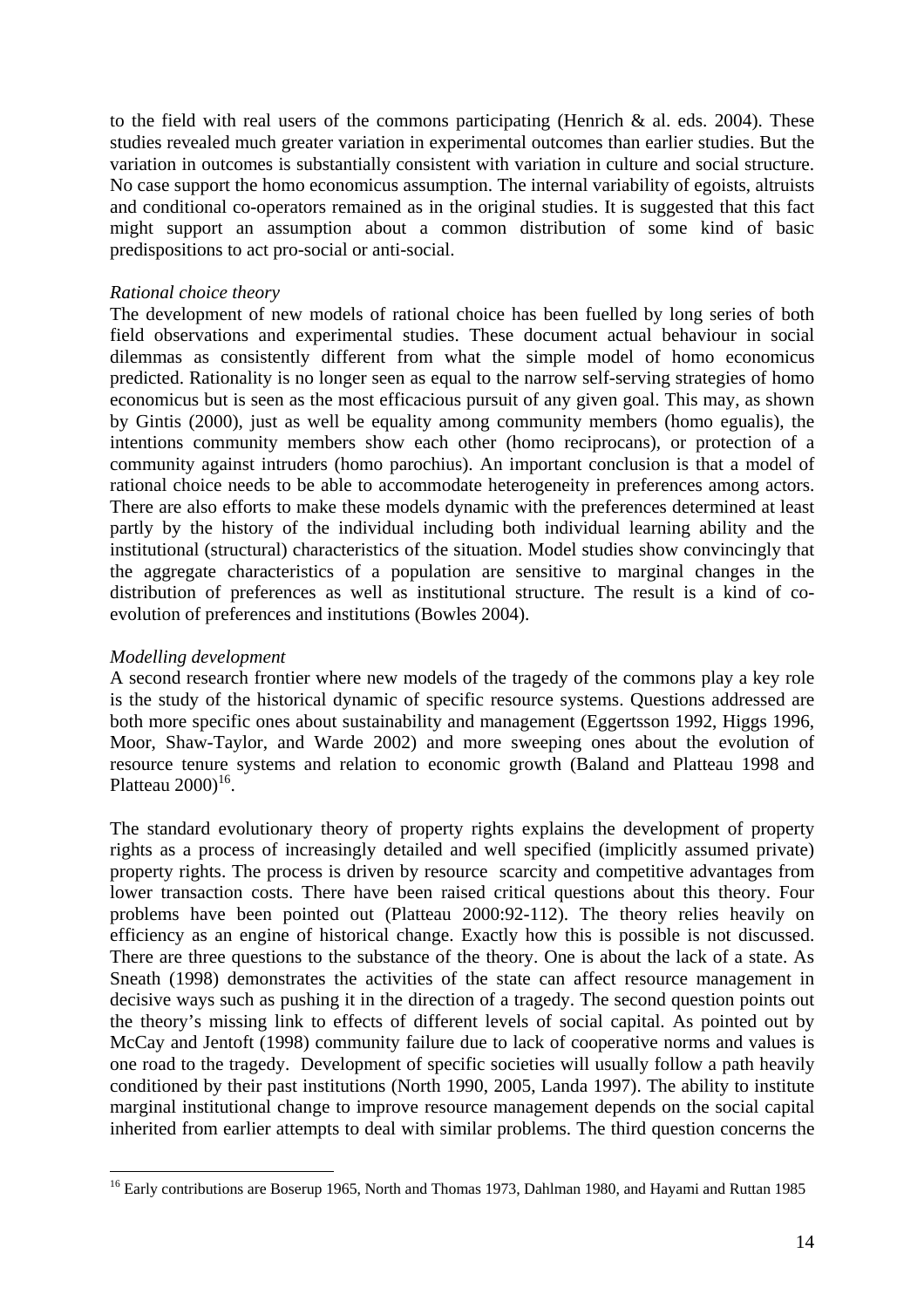distributional consequences of enclosure (the individualisation of resource control and access). Actors are not in general motivated by "efficient" equilibrium solutions in an economy, not even of Pareto optimal allocations. People are basically interested in what they themselves and their community have left when a day's work is at end. These questions are of course related to the developments within rational choice theory (Baland and Platteau 1997).

## **The Tragedy of the Commons at the start of the twenty-first century: what have we learned?**

Based on specially invited papers for the  $8<sup>th</sup>$  conference of IASC in 2000 two books appeared: "The Commons in a New Millennium" (Dolšak and Ostrom eds 2003) and "The Drama of the Commons" (Ostrom et al eds. 2002). One of the challenges they identify for the new century is to design institutions that can enclosure the open access global resources: the atmosphere and the large international ocean fisheries. It is necessary to avoid the tragedy. From its metaphorical start in 1968 the tragedy of the commons debate developed into a theory and helped transform the theory of collective action. Empirical and experimental studies had demonstrated that the tragedy outcome perhaps was rare, but it was in some cases a reality. Its translation into game theory made it a core element of three avenues of research: rational choice theory, historical dynamic of development and the theory of institutional design. Hopefully we know enough about the links between the welfare of resource users and dynamics of resource usage to avoid the old mistakes in the politics of enclosure.

The studies of commons have taken us to a point where I think we can give some good advice to those who want to change existing management systems. Changing a management system means changing the property rights. Even just introducing regulations of environmental services change property rights.

If, and when, governments want to change property rights there are some issues that need to be considered. One question that needs to be considered carefully is the purpose of ownership. Acting as a trustee, as most public ownership is about, requires a different institutional environment than ordinary ownership. Another issue is the choice between individual and collective ownership. There are good arguments for preferring collective ownership if for example:

- 1. Resource characteristics and available technology imply that it is impossible, difficult or too costly to exclude appropriators,
- 2. Resource interactions imply a necessity for appropriators to coordinate activities so that a commons regime will providing a setting for solving their collective action problems,
- 3. The problems of distribution of goods and equity in access to vital resources will be easier to solve. The commons may provide a safety net for the poor, and new generations.

In a choice between "resource" or "community" based management there seems today to be good arguments favouring the community approach. Both resource interactions and distributional problems within the community would suggest so. Also the role of uncertainty about dynamics of the local resource system and the importance of early information about changes in the resource conditions will favour a responsible local level governing body. In structuring the relation between the central state and local communities an approach where procedures and justice are emphasised by the state and local power of substantive decisions are exercised by the community might be recommended in many cases. In particular one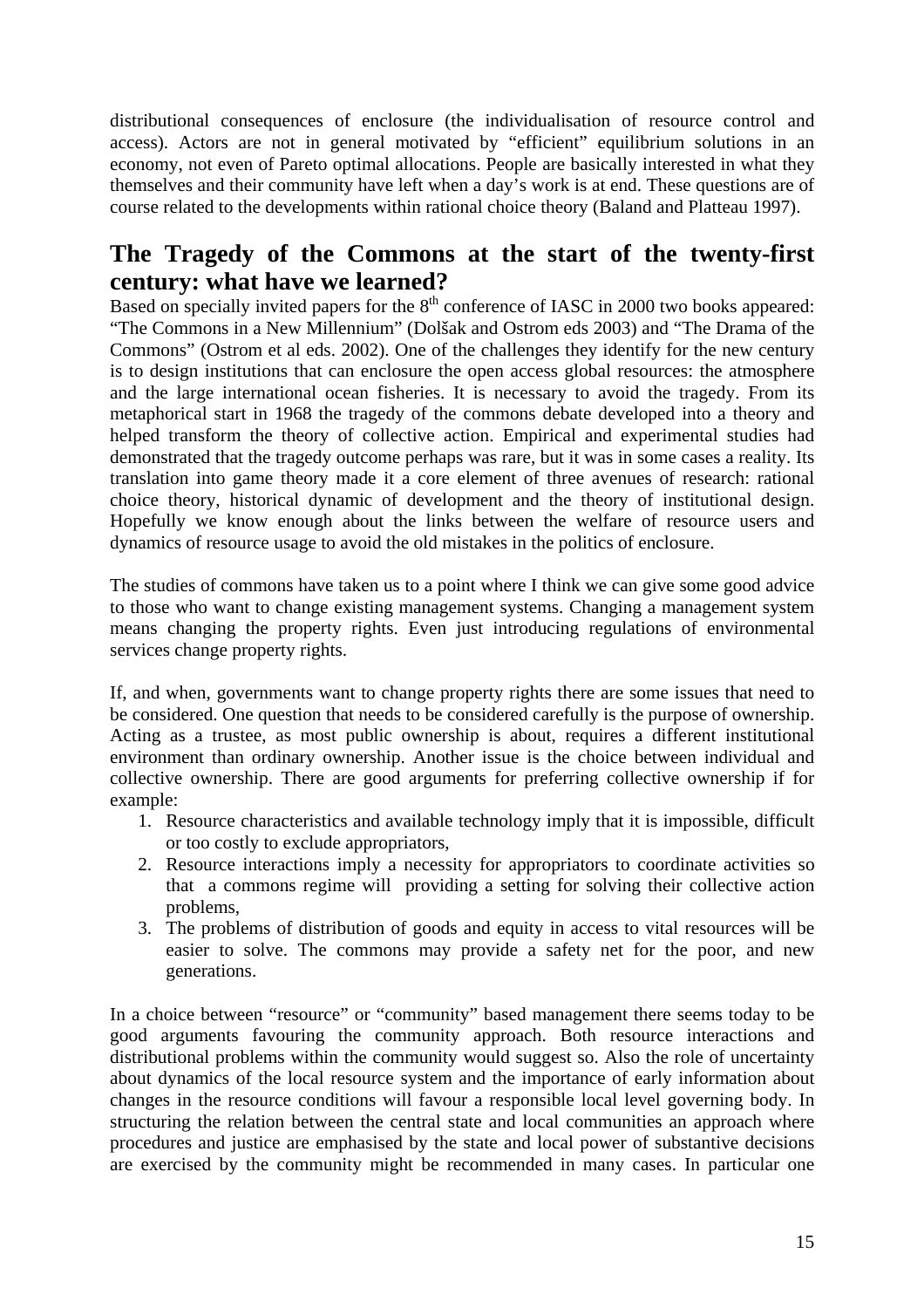should think about how the legal framework might be shaped or changed from below without losing consistency with important global goals about human rights and welfare distribution.

The consensus today is that the tragedy of the commons is a real world process that may obtain in certain circumstances such as if

- management is impossible or too costly. Use of the atmosphere as a sink for pollutants is one example of this,
- shifts in technology of appropriation makes depletion of a common pool resource easier. The destruction of international stocks of fish such as the cod on the Great Banks of north eastern America is one example of this,
- shifts in access to markets for a common pool resource. There are abundant examples of how shifts in access to markets for timber have led to forest destruction,
- social dislocations (wars or natural disasters) drive populations into new territories with unknown dynamics or concentrate populations on small territories creating unsustainable exploitation. Besides wars and disasters also government policies involving large scale tenure reforms may have similar consequences.

Seen as a management regime the commons is of course necessary for a "real" common pool resource But it is also recognized that it is the best management regime in several other situations, such as if moral and political choice dictates that all persons within a group shall have a minimum level of access to a resource system.

We must also recognise that in many resource systems, such as forests, the number and variety of useful resources within a reasonable ecosystem unit are so large that the size of a workforce for optimal use is considerably larger than a single family (even in its extended form). Allocating specific resources to different families may be done but usually one will find that resources are interdependent in ways that require collective action to organise use and maintenance. It is also recognised that the internal dynamic of some resources, or their spatial requirements require management systems spanning more time and space than individual humans can be expected to handle in a reasonable fashion. A commons regime may in such cases be a reasonable solution.

Finally we must understand that the dynamics of complex resource systems is unpredictable in ways that make central or state management difficult if not impossible with ordinary bureaucratic technology. A traditional commons organisation may be better than individual ownership in overcoming the inherent uncertainty of the resource dynamic, and transforming experiences into practical management decisions.

# **The Tragedy of the Commons in the Service of Capitalism**

In the work to get the details correct it may be easy to loose the larger picture. The academic debate on the commons is embedded in the politics of resource access and control. Goldman (1997) raises a fundamental critique of the "commons thinkers". Both those who have used Hardin's metaphor and those who have criticised the metaphor and developed more sophisticated models where the tragedy occurs a special case have problems seeing the larger picture. They are bound by established thought styles or ways of thinking about development and modernisation. Most projects of the diverse portfolio of social, political and economic development projects are failures judged from substantial criteria. But they often do succeed in promoting values, ways of thinking and economic mechanisms that are particularly detrimental to the commons and their users. In this way the "commons thinkers" become, no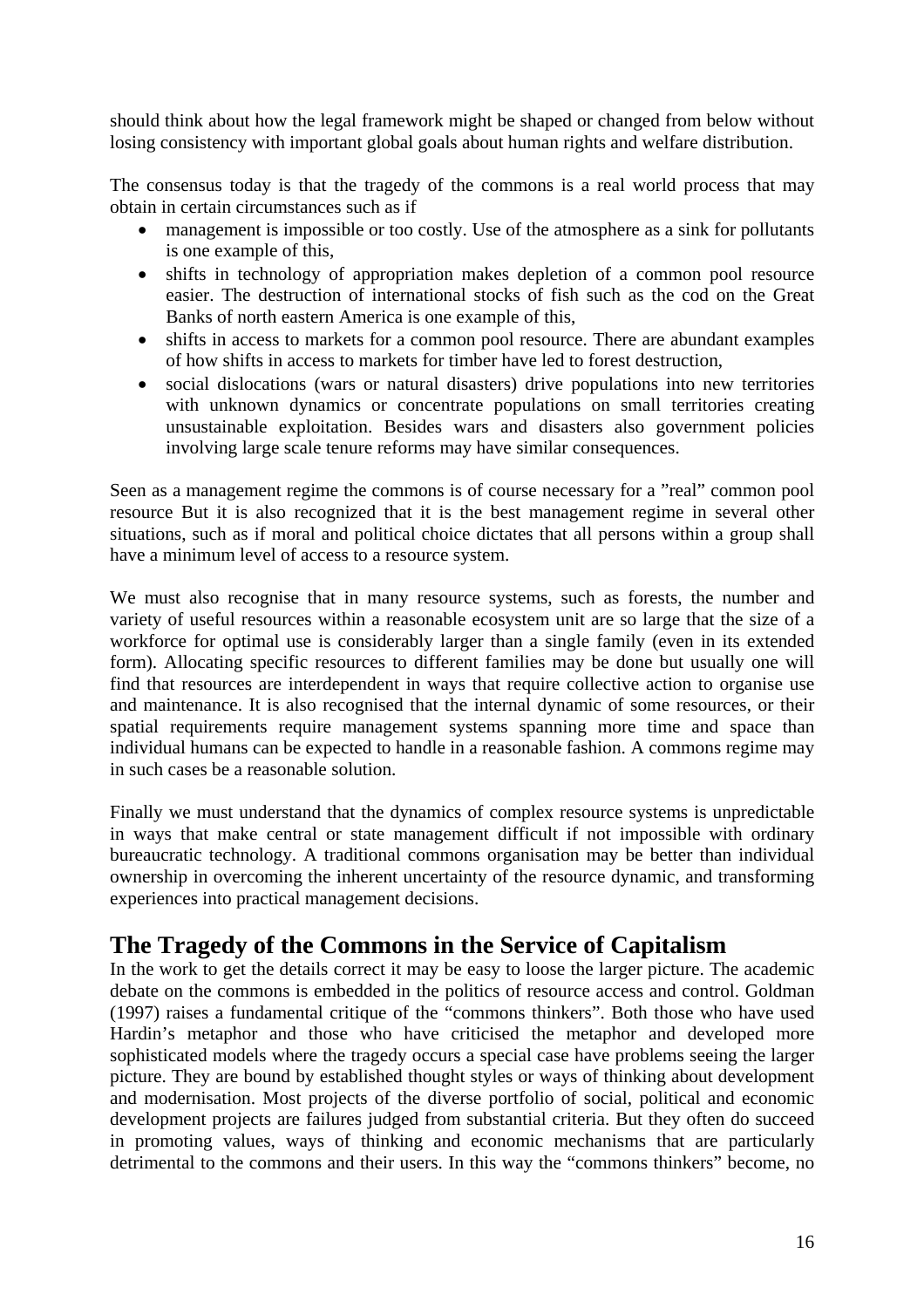matter what they think about the tragedy, useful tools for the more destructive aspects of modern capitalist development $17$ .

## **Conclusion**

1

Next year in 2008 it will be 40 years since Hardin published his article. At the thirtieth anniversary in 1998 several reviews appeared (Baden and Noonan eds 1998, Ostrom, Burger, Field, Norgaard, and Policansky 1999, Ostrom 1999), even Hardin (1998) took a look at his earlier work. He does not go into details. And at the general level he argued in 1968 and where he still is in 1998 he is probably right in concluding:

"the weightiest mistake in my synthesizing paper was the omission of the modifying adjective "unmanaged". In correcting this omission, one can generalize the practical conclusion in this way: "A 'managed commons' describes either socialism or the privatism of free enterprise. Either one may work; either one may fail: 'The devil is in the details.' But with an unmanaged commons, you can forget about the devil: As overuse of resources reduces carrying capacity, ruin is inevitable."

Significantly he does not see the possibility that a commons managed by and for a collective larger than a household but smaller than a state can be a solution to the problem of tragedy.

My conclusion is that the theoretically important and exciting side to Hardin's metaphor precisely was found in the study of the details.

The first steps were to learn to differentiate between the resource and the management system, the governing system of property rights. During the 70ies and early 80ies this was achieved. Later in the 80ies and towards the end of the 90ies this was followed by development of models based empirical studies of how behaviour of resource users can be linked to the statuses of the resource. The metaphor of the tragedy of the commons became part of the theory of collective action. Parallel to developments in the theory of collective action studies in the dynamics of institutional systems gave insights into ways of promoting institutional solutions helping people overcoming the tragedy.

But during this period the catchy metaphor and the kind of half-baked insight it provided has caused severe and real problems for many people, particularly nomadic peoples. Well meaning development consultants and aid workers have tried to implement the insight about the real world they believed the metaphor provided.

One very important lesson from this must be to emphasise the distinction between model and reality. The distinction is as the metaphor and model of the tragedy of the commons shows, more than a methodological tenet. It is very clearly an academic version of the Thomas theorem: if academics believe a model is real, then the model will have real consequences. Academics need a more humble attitude to what they think they know. And if public authorities decide to intervene, the intervention should as far as possible be seen as an experiment where one does not assume a priory that intended results will obtain, but evaluate developments with the goal of learning and adjusting theoretical predictions as well as interventions based on observation of real developments.

Another important lesson is for the policy debate: the world is more complicated than participants in the policy debate would seem to think.

 $17$  The Ecologist's 1992 special issue "Whose Common Future?" argues this forcefully among many other rhetorically well argued criticisms of the enclosure of customary held resources.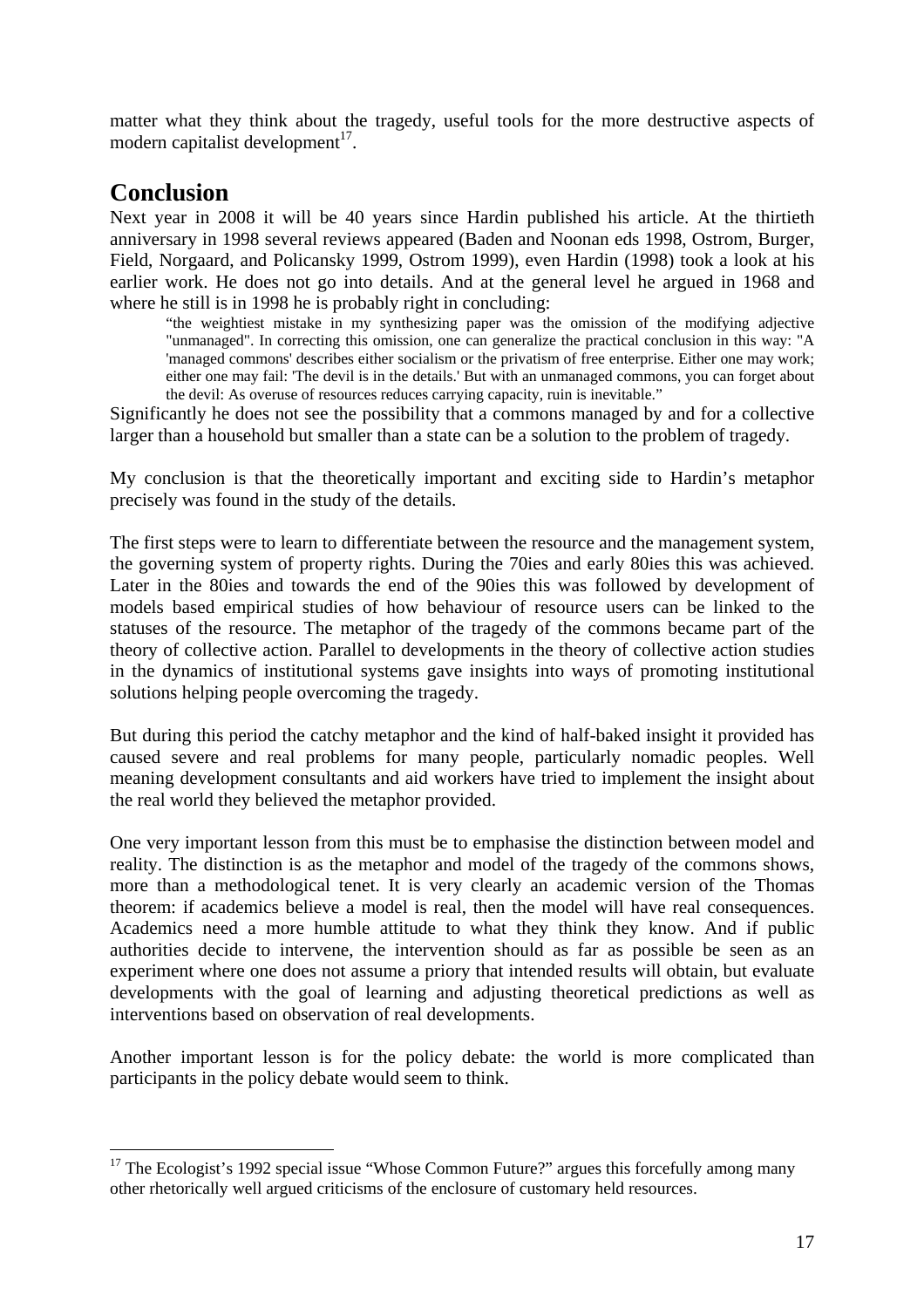In hindsight the most remarkable thing about the tragedy of the commons debate is how immediately the metaphor was adopted as a true description of reality by bureaucrats and politicians as well as academics more interested in models than in observations. The same seems to have happened to de Soto's advice about formalising property rights.

This observation raise questions about the education and world-views of professionals and reminds us about the need for empirical verification of the obvious "truths" we take from our world views to justify specific policy interventions. The simplistic and across the board application of "privatisation" as the solution to any and all problems of resource governance may have created more tragedies than it prevented.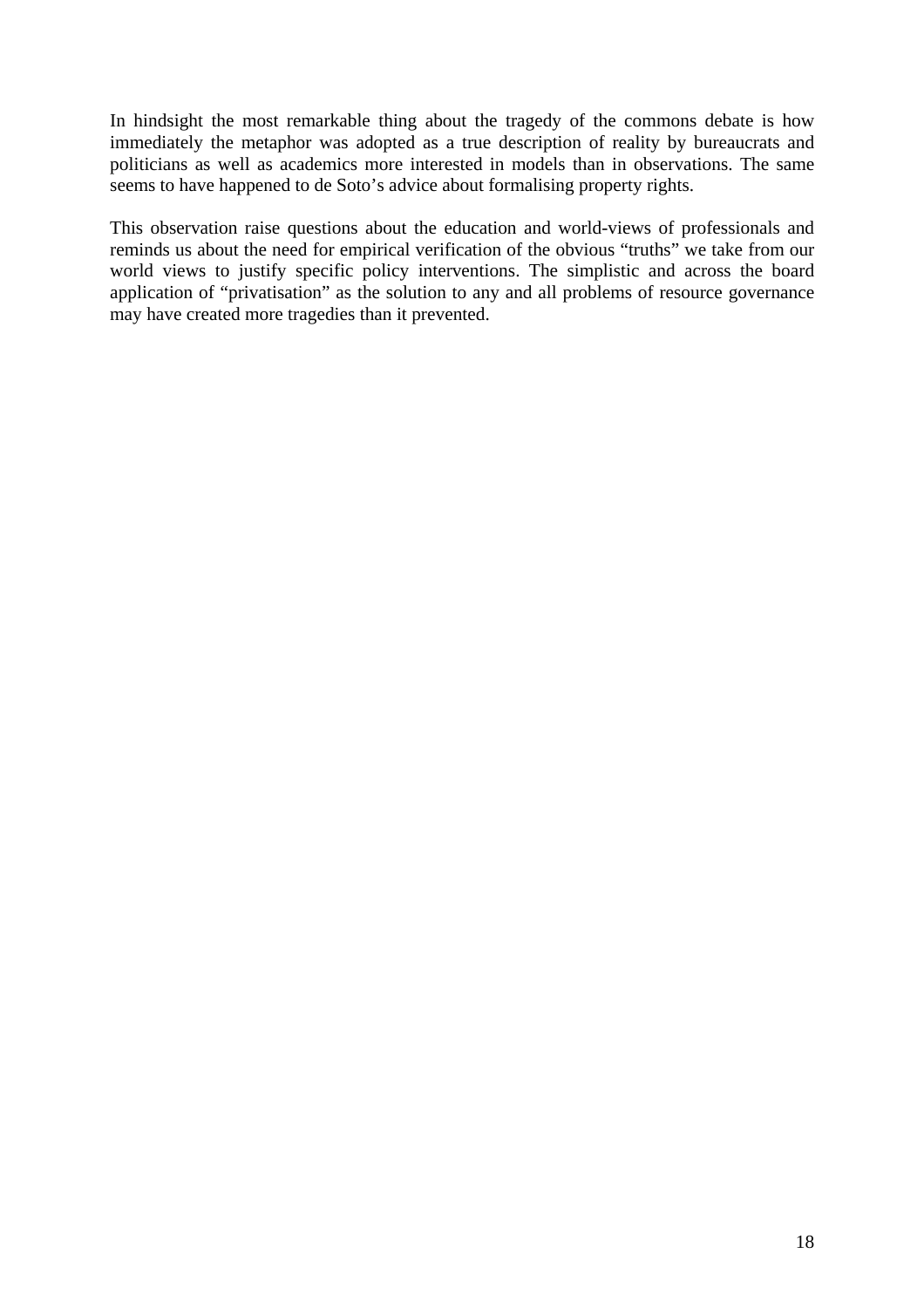#### **Literature**

- Allen, Robert 1992 "Enclosure and the Yeoman: Agricultural Development of the South Midlands 1450-1850", Oxford, Oxford University Press,
- Agrawal, A. 2001 Common Property Institutions and Sustainable Governance of Resources, World Development, Vol. 29, No 10:1649-1672
- Axelrod, Robert 1984 "The Evolution of Cooperation", New York, Basic Books,
- Baden John A. and Douglas S. Noonan 1998 "Managing the Commons." Second edition, Bloomington, Indiana University Press,
- Baklien, Birger 1995 "Natur, miljø og samfunn. Miljøproblemer i et tverrfaglig perspektiv.", Oslo, Tano,
- Baland, Jean-Marie, and Jean-Philippe Platteau 1996 "Halting the Degradation of Natural Resources. Is there a Role for Rural Communities?", Oxford, Clarendon Press
- Baland, Jean-Marie, and Jean-Philippe Platteau 1997 "Wealth Inequality and Efficiency in the Commons.", Part I The Unregulated Case in Oxford Economic Papers 49:451-482, Part II The Regulated Case in Oxford Economic Papers 50:1-22
- Baland, Jean-Marie, and Jean-Philippe Platteau 1998 "Division of the Commons : A Partial Assessment of the New Institutional Economics of Land Rights", American Journal of Agricultural Economics 80(August:644-650)
- Bates, Daniel G. og Harald Skogseid 1997 "Menneskelig tilpasning. En humanøkologisk innføring i globalt miljø.", Oslo, Universitetsforlaget,
- Baumol, William J. and Wallace E. Oates 1988 "The Theory of Environmental Policy", Second Edition, Cambridge, Cambridge University Press,
- Benjaminsen, Tor A. og Hanne Svarstad (red.) 1998 "Samfunnsperspektiver på miljø og utvikling", Oslo, Tano Aschehoug,
- Benjaminsen, Tor A. and Christian Lund eds- 2003 "Securing Land Rights in Africa", London, Frank Cass,
- Bennett, John W. 1976 "The Ecological Transition. Cultural Anthropology and Human Adaptation.", New York, Pergamon
- Berge, Erling 1996 "Types of Forest Commons in Norway and Sweden: Concepts for a Precise Description of the Legal Institutions.", pp. 79-100 in Haarstad og Tretvik (eds.) 1996,
- Berge, E. 2001 "Allmenningens tragedie" frå metafor til teori. Ein Litteraturoversikt, side 113-141 i Sosiologisk Årbok 2001 (bind 1), Oslo, Universitetet i Oslo, ISSN 0808-288X, sjå også http://www.sv.ntnu.no/iss/Erling.Berge/
- Berge, Erling 2005 "Land Reform: Formalising Sámi Land Rights in Norway" pp 87-102 in Cant, Garth, Anake Goodall and Justine Inns (eds.) "Discourses and Silences. Indigenous Peoples, Risks and Resistance", Department of Geography, University of Canterbury, Christchurch
- Berge, Erling, and Nils Chr. Stenseth (eds.) 1998 "Law and the Governance of Renewable Resources", Oakland, ICS Press
- Berge, Erling and Lars Carlsson eds. 2003 "Commons: Old and New", ISS Rapport No 70, Trondheim, Department of sociology and political science, NTNU, [accessible from the Digital Library of the Commons: http://dlc.dlib.indiana.edu/]
- Berkes, Fikrest (ed.) 1989 "Common Property Resources. Ecology and Community-Based Sustainable Development.", London, Belhaven Press
- Boserup, Ester 1965 "The Conditions of Agricultural Growth: The Economics of Agrarian Change under Population Pressure", London, Allan and Unwin,
- Bowles, Samuel 2004 "Microeconomics. Behavior, Institutions, and Evolution", New York, Russel Sage Foundation,
- Bromley, Daniel W. 1989 "Economic Interests and Institutions. The Conceptual Foundations of Public Policy", New York, Basil Blackwell
- Bromley, Daniel W. 1991 "Environment and Economy. Preperty Rights & Public Policy", New York, Basil Blackwell
- Bromley, Daniel W. (ed) 1992 "Making the Commons Work. Theory, Practice and Policy:", San Francisco, ICS Press
- Bromley, Daniel W. 1992 "The Commons, Property, and Common-Property Regimes", pp.3-15 in Bromley (ed.) 1992
- Brouwer, Roland 1996 "Planting Power. The Afforestation of the Commons and State Formation in Portugal" , Dr.-dissertation, Wageningen, Landbouwuniversiteit te Wageningen,
- Brouwer, Roland 1999 "Changing Name Tags. A Legal Anthropological Approach to Communal Lands in Portugal.", Journal of Legal Pluralism, No.43:1-29,
- Brox, Ottar 1989 "Kan bygdenæringene bli lønnsomme?", Oslo, Gyldendal
- Brox, Ottar 1990 "The Common Property Theory: Epistemological Status and Analytical Utility", Human Organization, Vol 49(3):227-235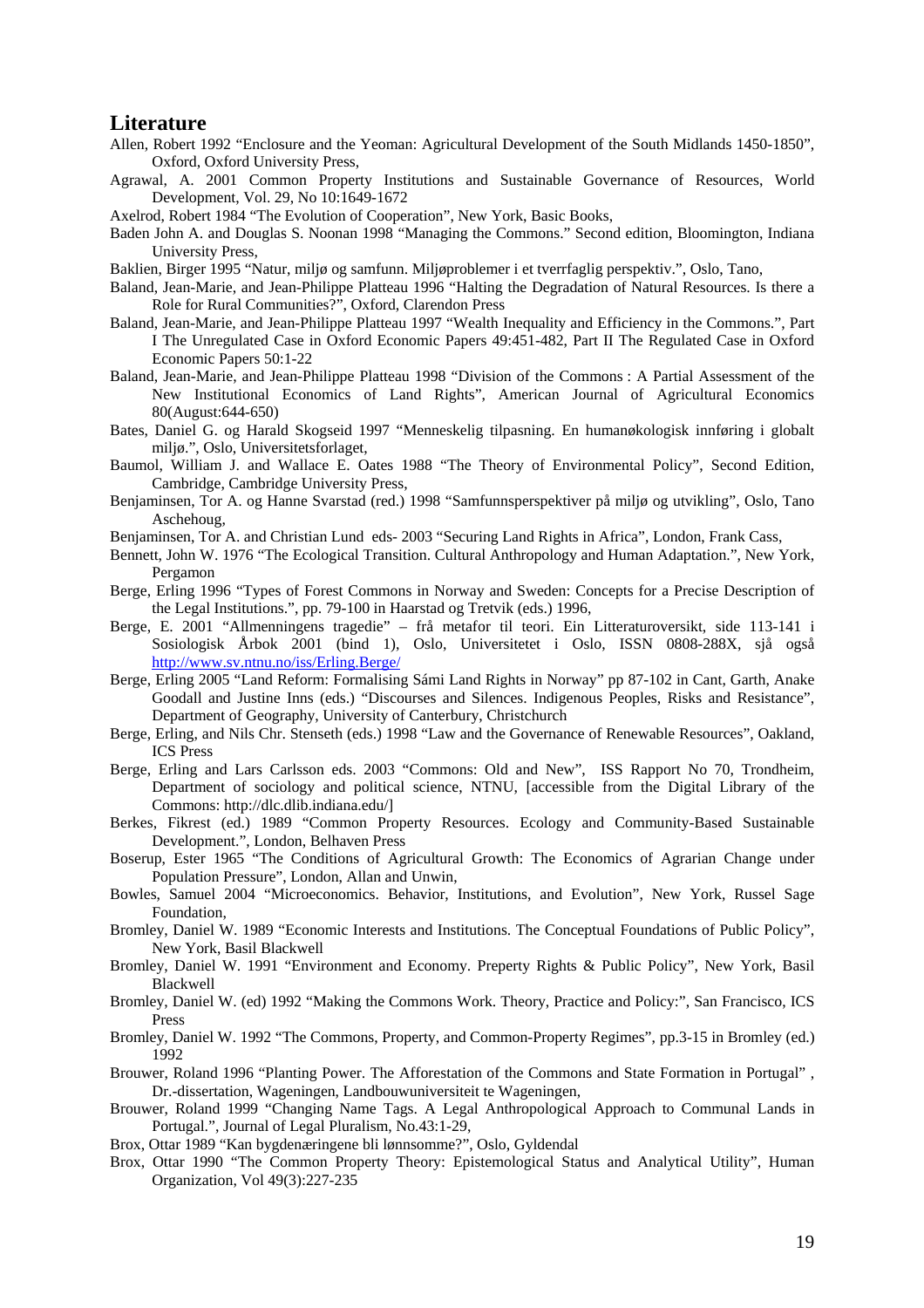Buck, Susan 1998 "The Global Commons. An Introduction.", Washington, Island Press,

- Camerer Colin F 2003 "Behavior Game Theory. Experiments in Strategic Interaction". Princeton University Press, Princeton.
- Carson, Rachel 1962 "The Silent Spring", Boston, MA, Houghton Mifflin,
- Ciriacy-Wantrup, S.V. and Richard C Bishop 1975 "Common Property as a Concept in Natural Resources Policy", Natural Resourcs Journal, Vol.15:713-727
- Cook, Karen Schweers, and Margaret Levi (eds.) 1990 "The Limits of Rationality", Chicago, The University of Chicago Press,
- Cornes, Richard and Todd Sandler 1986 "The Theory of Externalities, Public Goods, and Club Goods", Cambridge, Cambridge University Press,
- Costanza, Robert (ed. 1991) "Ecological Economics. The Science and Management of Sustainability", New York, Colombia University Press
- Cottrell, Alan, 1978 "Environmental Economics. An introduction for students of the resource and environmental sciences.", London, Edward Arnold
- Crawford, Sue E. S. and Elinor Ostrom 1995 "A Grammar of Institutions", American Political Science Review 89(3:582-600)
- Cronon, William 1983 "Changes in the Land. Indians, Colonists, and the Ecology of New England.", New York, Hill and Wang
- Dahlman, C. J. 1980 "The Open Field System and Beyond: A property Rights Analysis of an Economic Institution", Cambridge, Cambridge University Press,
- Devlin, Rose Ann, and R. Quentin Grafton 1998 "Economic Rights and Environmental Wrongs. Property Rights for the Common Good", Northampton, MA, Edward Elgar,
- Dietz, T.,E. Ostrom, and P. C. Stern 2003 The Struggle to Govern the Commons, Science Vol 302: 1907-1912
- Dolšak, Nives and Elinor ostrom eds 2003 "The Commons in a New Millennium. Challenges and Adaptations", Cambridge, MA, MIT Press
- Eggertsson, Thraínn 1992 "Analyzing Institutional Successes and Failures: A Millennium of Common Mountain Pastures in Iceland", International Review of Law and Economics, 12(4:423-437)
- Eggertsson, Thráinn 1998 "The Economic Rationale of Communal Resources", pp.55-74 i Berge og Stenseth (eds.) 1998,
- Feeney, David, Susan Hanna, and Arthur F. McEvoy 1996 "Questioning the Assumptions of the 'Tragedy of the Commons' Model of Fisheries.", Land Economics, Vol.72(2):187-205
- Fehr, Ernst, and Simon Gächter 2002 "Altruistic punishment in humans", Nature, Vol. 415:137-140
- Fisher, Anthony C. 1981 "Resource and environmental Economics", Cambridge, Cambridge University Press,
- Gibson, Clark C., Margaret A. McKean, and Elinor Ostrom (eds) 2000 "People and Forests. Communities, Institutions, and Governance.", Cambridge, MIT Press
- Gibson, Clark C., Krister Andersson, Elinor Ostrom, and Sujai Shivakumar 2005 "The Samaritan's Dilemma. The Political Economy of Development Aid.", Oxford, Oxford University Press
- Gintis, Herbert 2000 "Game Theory Evolving: A Problem Centered Introduction to Modeling Strategic Behaviour.", Princeton, Princeton University Press
- Goldman, Michael 1997 ""Customs in Common": The Epistemic World of Commons Scholars", Theory and Society, Vol. 26(1:1-37),
- Goodin, Robert E. (ed.) 1996 "The Theory of Institutional Design", Cambridge, Cambridge University Press,
- Gordon, H. Scott 1954 "The Economic Theory of a Common Property Resource: The Fishery", Journal of Political Economy, Vol.62:124-142
- Haarstad, Kjell, og Aud Mikkelsen Tretvik (eds.) 1996 "Bønder, jord, og rettigheter", Nr 16 i Skriftserie, Trondheim, Historisk Institutt, NTNU
- Halsbury 1968a "*Halsbury's Statutes of England*", Third Edition, "Commons", pp.678-933 in Vol.3, London, Butterworths
- Hanna, Susan, and Mohan Munasinghe (eds.) 1995 "Property Rights and the Environment. Social and ecological Issues.", Stockholm, The Beijer Institute and the World bank,
- Hanna, Susan, and Mohan Munasinghe (eds.) 1995b "Property Rights in a Social and Ecological Context. Case Studies and Design Applications.", Stockholm, The Beijer Institute and the World bank,
- Hannesson, Rögnvaldur 1996 "Fisheries Mismanagement. The Case of the North Atlantic Cod.", Oxford, Fishing News Books,
- Hansen, Stein, Pål Frøyn Jespersen og Ingeborg Rasmussen 1995 "Bærekraftig økonomi", Oslo, Ad Notam Gyldendal
- Hardin, Garrett 1968 "The Tragedy of the Commons", Science 162(3859):1243-1248 the article is reprinted in many contexts here it is quoted after Baden, and Noonan (eds. 1998) pp. 3-16
- Hardin, Garrett, and John Baden (eds.) 1977 "Managing the Commons", San Francisco, Freeman
- Hardin, Garrett 1998 "Extensions of "The Tragedy of the Commons" ", Science 280(5364):682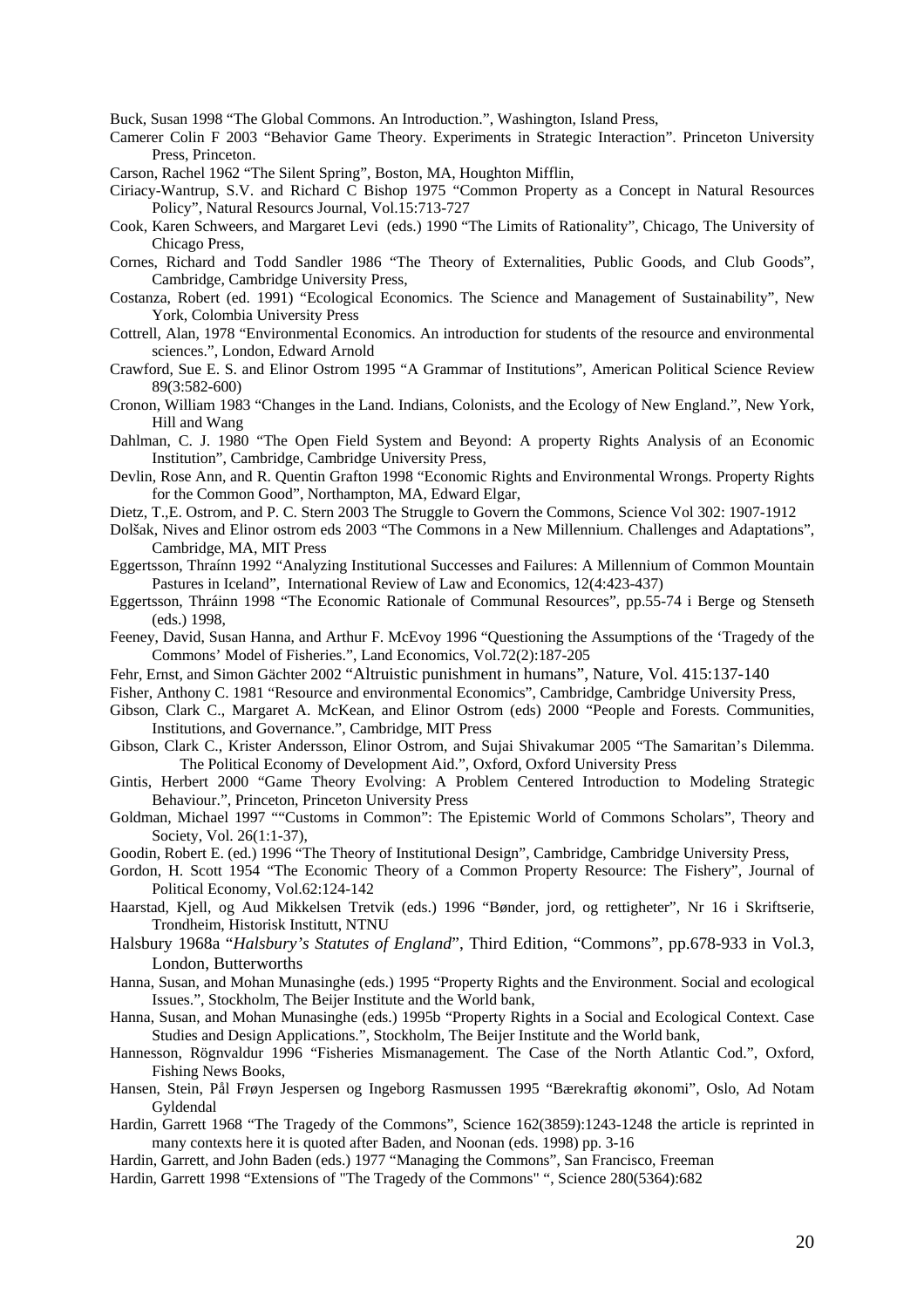Hardin, Russell 1982 "Collective Action", Baltimore, The Johns Hopkins University Press

- Hayami, Yujiro, and Vernon Ruttan 1985 "Agricultural Development AN International Perspective.", Baltimore, Johns Hopkins University Press,
- Hernes, Gudmund (udatert: ca 1985) "Økonomisk organisering", Oslo, Universitetsforlaget
- Henrich Joseph, Robert Boyd, Samuel Bowles, Colin Camerer, Ernest Fehr, Herbert Gintis (eds) 2004 "Foundations of Human Sociality. Economic Experiments and Ethnographic Evidence from Fifteen Small-Scale Societies". Oxford University Press, Oxford
- Higgs, Robert 1996 "Legally Induced Technical Regress in the Washington Salmon Fishery". Pp.247-279 in Alston, Lee J., Thraínn Eggertsson, and Douglass C. North eds. "Empirical Studies in Institutional Change", Cambridge, Cambridge University Press
- Hirsch, Fred 1977 Social Limits to Growth, London, Routledge and Kegan Paul
- Hobbes, Thomas 1651 "Leviathan", London, Penguin, 1987
- Hovi, Jon og Bjørn Erik Rasch 1993 "Strategisk handling", Oslo, Universitetsforlaget
- Hønneland, Geir 1999 "Compliance in the Barents Sea Fisheries", Dr.Polit. Dissertation, Oslo, Department of Political Science, UiO,
- Janssen, Marco A. and Elinor Ostrom 2006 "Empirically Based, Agent-based models", Guest Editorial, part of a Special Feature on Empirical based agent-based modelling, Ecology and Society, 11(2)
- Jentoft, Svein 1986 "Allmenningens tragedie statens ansvar?", Tidsskrift for samfunnsforskning, Vol 28:369- 390
- Jentoft, Svein (ed.) 1998 "Commons in Cold Climate", New York, Parthenon
- Kennedy, Donald 2003 Editorial: "Sustainability and the Commons", Science VOL 302 12 DECEMBER
- Keohane, Robert Owen and Elinor Ostrom eds. 1995 Local Commons and Global Interdependence: Heterogeneity and Cooperation in Two Domains, New York, Sage
- Kingston-Mann, Esther 1999 "In search of the true West. Culture, Economics, and Problems of Russian Development", Princeton, Princeton University Press,
- Kooiman, Jan, Martijn van Vliet and Svein Jentoft (eds.) 1999 "Creative Governance. Opportunities for Fisheries in Europe.", Aldershot, Ashgate
- Landa, Manuel de 1997 "A Thousand Years of Non-Linear History", New York, Swerve,
- Mansfield, Becky 2004 "Neoliberalism in the oceans: "rationalization", property rights, and common questions", Geoforum 35:313-326,
- Marcet, Jane H. 1819 "Conversations on Natural Philosophy", Boston: Lincoln, Edmonds & Co., 1834.
- McCay, Bonnie J., and Svein Jentoft 1998 "Market or Community Failure? Critical Perspectives on Common Property research", Human Organization Vol. 57(1):21-29
- McCay, Bonnie J., and James M. Acheson (eds.) 1987 "The Question of the Commons. The Culture and Ecology of Communal Resources.", Tucson, The University of Arizona Press,
- McKean, Margaret A. 2000 "Common Property. What is it, What is it Good for, and What Makes it Work?", pp.27-55 in Gibson, McKean, and Ostrom 2000
- Meffe, Gary K., C.Ronald Carroll, and Contributors 1997 "Principles of Conservation Biology." Second Edition, Sunderland, MA, Sinauer Associates,
- Moor, Martina de, Leigh Shaw-Taylor, and Paul Warde eds. 2002 "The Management of Common Land in North West Europe c.1500-1850", Turnhout, Belgium, Brepols,
- Neeson, J.M. 1993 "Commoners: common right, enclosure and social change in England 1700-1820." Cambridge, Cambridge University Press,
- Netting, Robert McC. 1981 "Balancing on an Alp. Ecological change and continuity in a Swiss mountain community.", Cambridge, Cambridge University Press,
- North, Douglass C., and Robert Paul Thomar 1973 "The Rise of the Western World. A New Economic History.", Cambridge, Cambridge University Press,
- North, Douglass C. 1990 "Institutions, Institutional Change and Economic Performance", Cambridge, Cambridge University Press,
- North, Douglass C. 2005 "Understanding the Process of Economic Change", Princeton, Princeton University Press
- NOU 1997:4 "Naturgrunnlaget for samisk kultur", Oslo, Statens Forvaltningstjeneste
- Olson, Mancur 1965 "The Logic of Collective Action. Public Goods and the Theory of Groups.", Cambridge, Harvard University Press
- Ostrom, Elinor 1990 "Governing the Commons. The Evolution of Institutions for Collective Action.", Cambridge, Cambridge University Press
- Ostrom, Elinor 1995 "Designing Complexity to Govern Complexity", pp.33-46 in Hanna and Munasinghe (eds.) 1995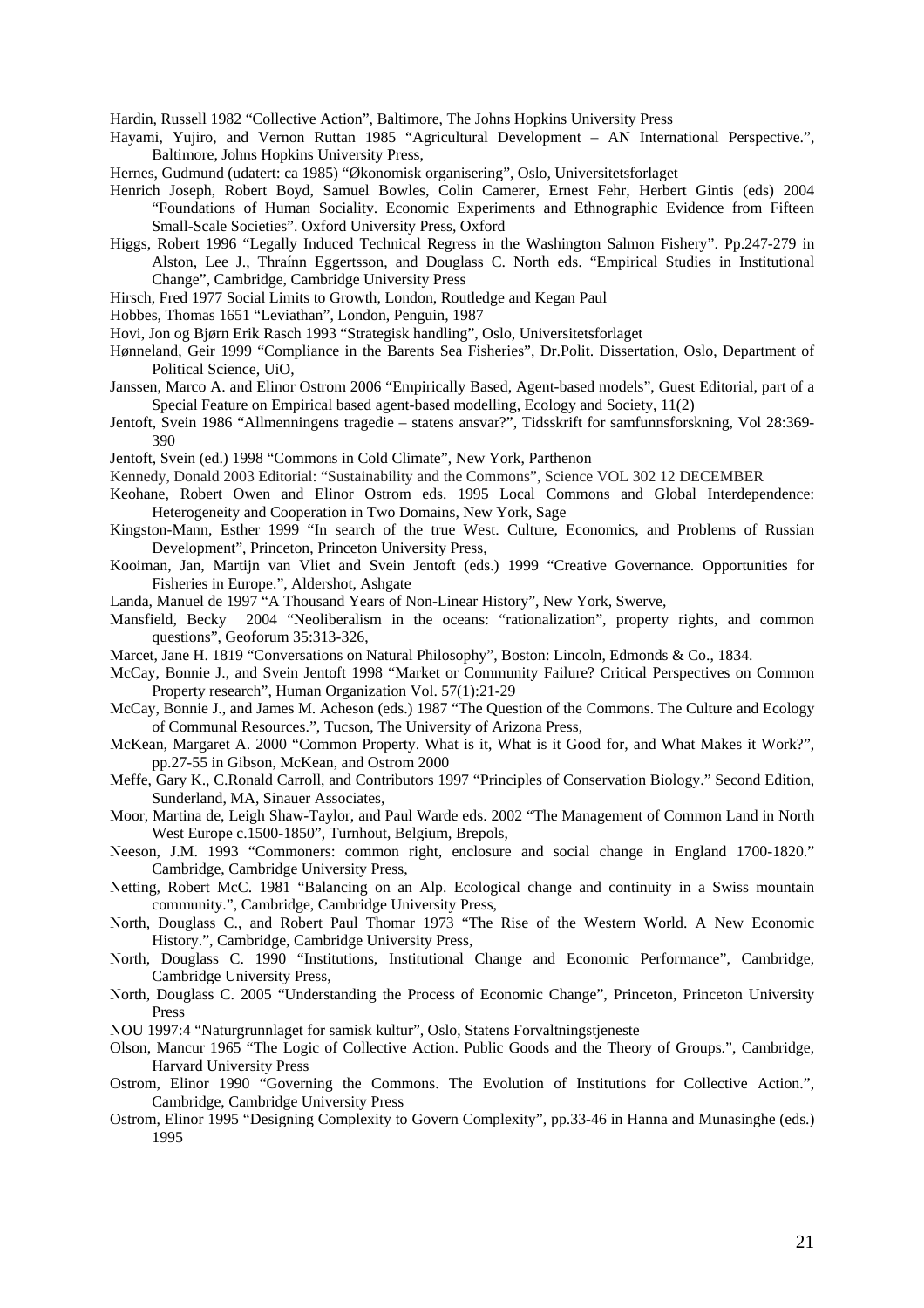- Ostrom, Elinor 1998 "A Behavioural Approach to the Rational Choice Theory of Collective Action. Presidential Address, American Political Science Association, 1997", American Political Science Review, Vol.92(1):1-22
- Ostrom, Elinor 1999 "Coping with the Tragedies of the Commons", Annual Review of Political Science, Vol. 2:493-535,
- Ostrom, Elinor 2003 "How Types of Goods and Property Rights Jointly Affect Collective Action", Journal of Theoretical Politics 15(3): 239-270,
- Ostrom, Elinor 2005 "Understanding Institutional Diversity", Princeton, Princeton University Press
- Ostrom, Elinor, James Walker, and Roy Gardener 1992 "Covenants with and without a Sword: Selfgovernance is possible.", American Political Science Review, Vol.86(2):404-17
- Ostrom, Elinor, James Walker, and Roy Gardener 1994 "Rules, Games, & Common-Pool Resources.", Ann Arbor, The University of Michigan Press,
- Ostrom, Elinor, Joanna Burger, Christopher B. Field, Richard B. Norgaard, and David Policansky 1999 "Revisiting the Commons: Local Lessons, Global Challenges", Science, Vol.284(5412):278-282
- Ostrom, Elinor, Thomas Dietz, Nives Dolšak, Paul C. Stern, Susan Stonich, and Elke U. Weber eds 2002 "The Drama of the Commons", Washington DC, National Academy Press,
- Ostrom, Vincent, and Elinor Ostrom 1977 «Public Goods and Public Choices», pp. 7-49 in «Alternatives for Delivering Public Services: Toward Improved Performance», ed. E.S. Savas,; Boulder, Colo., Westview.
- Ostrom, Vincent, David Feeney, and Helmut Picht (eds.) 1993 "Rethinking Institutional Analysis and Development. Issues, Alternatives, and Choices.", San Francisco, ICS Press,
- Pedersen, Jon 1998 "Allmenninger: Bærekraftig ressursutnyttelse eller tragedie?", s.294-311 i Benjaminsen og Svarstad 1998
- Platteau, Jean-Philippe 2000 "Institutions, Social Norms, and Economic Development", London, Routledge
- Pugh, Dennis 1953 "Commons", pp.295-425 in Vol.5 of Halsbury 1953 "*Halsbury's Laws of England*", Third Edition, London, Butterworths,
- Richerson, Peter J., Robert Boyd, and Brian Paciotti 2002 "An Evolutionary Theory of Commons Management", pp.403-442 in Ostrom, Elinor, Thomas dietz, Nives Dolsak, paul C. Stern, Susan Stonich, and Elke U. Weber eds. "The Drama of the Commons", Washington DC, National Academy Press,
- Sandler, Todd 1992 "Collective Action. Theory and Applications.", London, Harvester Wheatsheaf,
- Sandler, Todd 2004 "Global Collective Action", Cambridge, Cambridge University Press,
- Sandmo, Agnar 2000 "The Public Economics of the Environment. The Lindahl Lectures", Oxford, Oxford University Press
- Scott, James C. 1998 "Seeing Like a State: How Certain Schemes to Improve the Human Condition Have Failed", New Haven, Yale University Press,
- Sevatdal, Hans, 1998 "Common Property in Norway's Rural Areas.", pp.141-161 i Berge and Stenseth (eds.) 1998,
- Shepsle, Kenneth A., and Mark S. Bonchek 1997 "Analyzing Politics. Rationality, Behavior, and Institutions", New York, Norton
- Sjaastad, Espen, 1998 "Land Tenure and Land Use in Zambia. Cases from the Northern and Southern Provinces.", Dr.Scient. Dissertation, Ås, Department of Forest Science, NLH
- Skonhoft, Anders 1999 "Exploitation of an unmanaged local common. On the problems of overgrazing, regulation, and distribution.", Natural Resource Modeling, Vol.12(4):461-479
- Skonhoft, Anders, og Anne Borge Johannesen 2000 "Om overbeitingsproblemet", Norsk Økonomisk Tidsskrift, Vol.114:151-168,
- Sneath, David 1998 "State Policy and Pasture Degradation in Inner Asia", Science 281(5380):1147-48
- Soto, Hernando de 2000 "The Mystery of Capital. Why Capitalism Triumphs in the West and Fails Everywhere Else", New York, Basic Books,
- Stenseth, Nils Chr., Nina Trandem og Gørill Kristiansen (red.) 1991 "Forvaltningen av våre fellesressurser. Finnmarksvidda og Barentshavet i et lokalt og globalt perspektiv", Oslo, Ad Notam
- Taylor, Michael 1987 "The Possibility of Cooperation", Oslo, Norwegian University Press,
- The Ecologist 1992 "Whose Common Future?" Vol 22 No 4
- Tietenberg, Tom 2000 "Environmental and natural Resources Economics.", Fifth edition, New York, Addison-Wesley
- Varian, Hal R. 1999 "Intermediate Microeconomics. A modern approach." Second edition, New York, Norton
- Vedeld, Trond, 1997 "Village Politics. Heterogeneity, Leadership, and Collective Action among Fulani of Mali.", Dr.Scient. Dissertation, Ås, Department of Land Use and Landscape Planning, NLH
- Warming, Jens, 1911 "Om grundrente af fiskegrunde (on ground rent for fishing grounds)", Nationaløkonomisk Tidsskrift, pp- 499-505 [in Danish, for translation see Andersen, P. 1983 'On rent of fishing grounds': a translation of Jens Warming's 1911 article, with an introduction, History of political economy Vol. 15(3)]
- WCED 1987 "Our Common Future", Oxford, Oxford University Press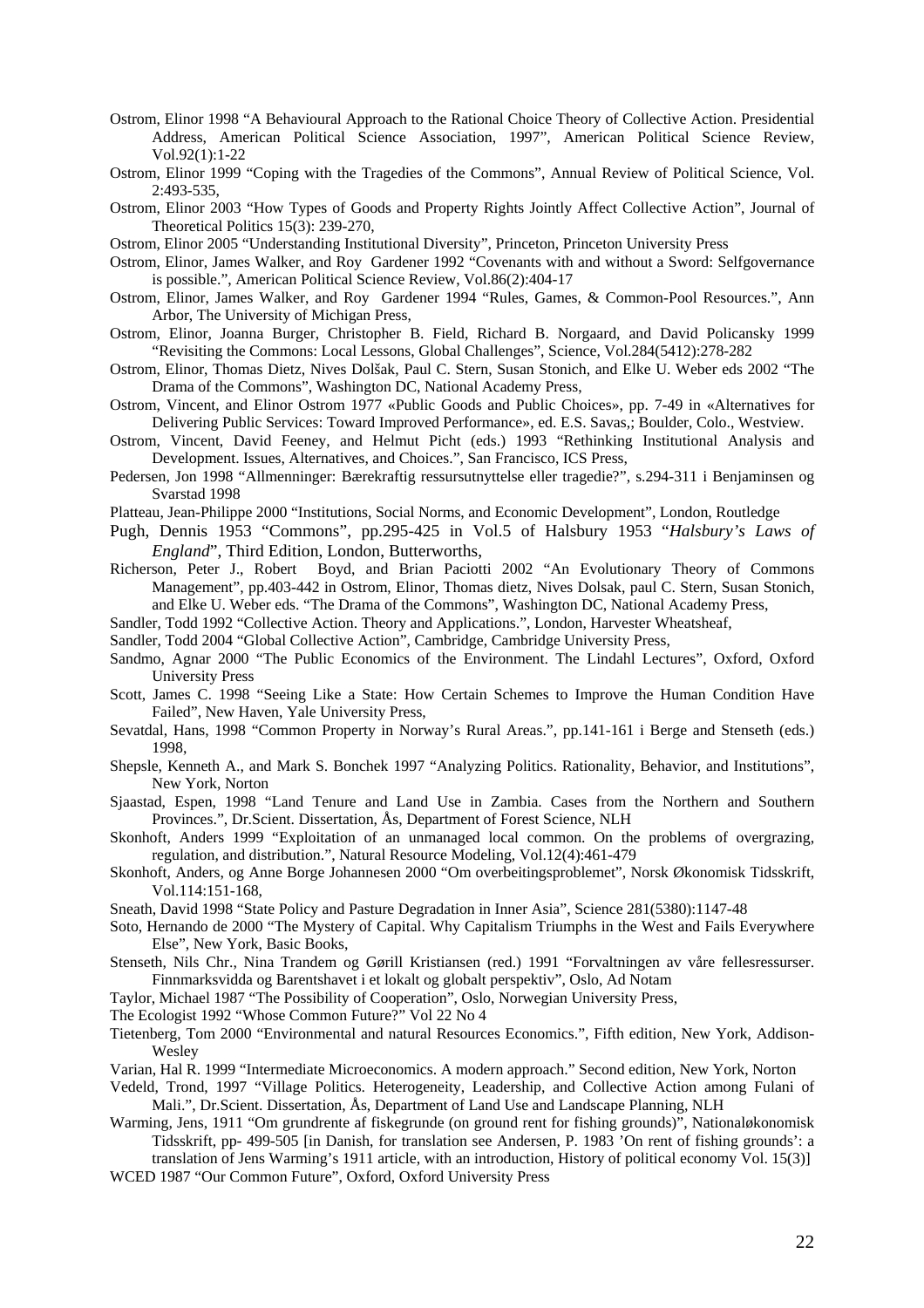Yandle, Bruce 1997 "Common Sense and Common Law for the Environment. Creating Wealth in Hummingbird Economies", New York, Rowman & Littlefield